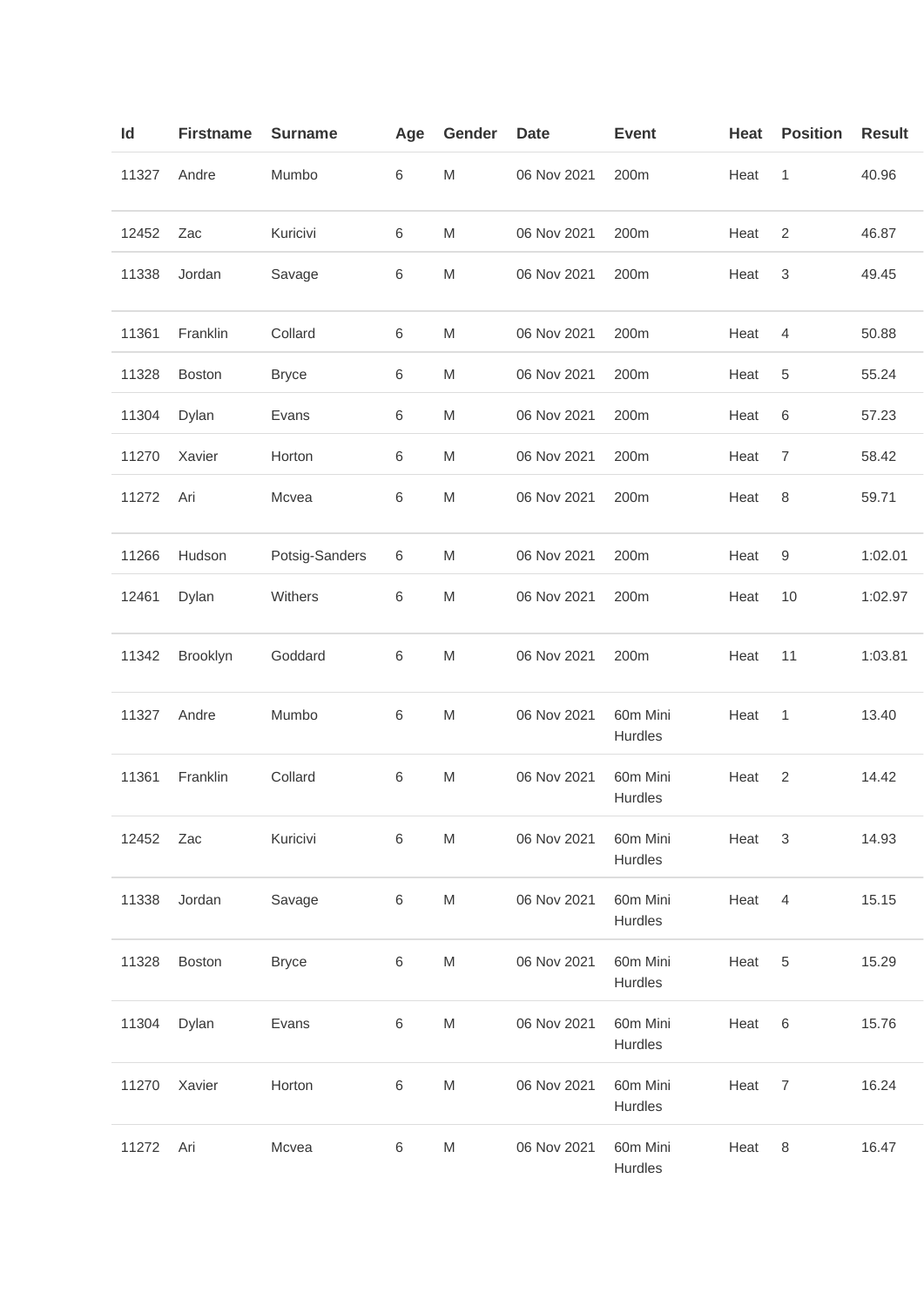| Id    | <b>Firstname</b> | <b>Surname</b> | Age   | Gender    | <b>Date</b> | <b>Event</b>        | Heat | <b>Position</b> | <b>Result</b> |
|-------|------------------|----------------|-------|-----------|-------------|---------------------|------|-----------------|---------------|
| 12461 | Dylan            | Withers        | 6     | M         | 06 Nov 2021 | 60m Mini<br>Hurdles | Heat | 9               | 18.35         |
| 11342 | Brooklyn         | Goddard        | 6     | M         | 06 Nov 2021 | 60m Mini<br>Hurdles | Heat | 10              | 18.44         |
| 11266 | Hudson           | Potsig-Sanders | 6     | M         | 06 Nov 2021 | 60m Mini<br>Hurdles | Heat | 11              | 19.32         |
| 11328 | Boston           | <b>Bryce</b>   | 6     | M         | 06 Nov 2021 | Shot 1kg            | Heat | 1               | 3.92          |
| 11304 | Dylan            | Evans          | 6     | M         | 06 Nov 2021 | Shot 1kg            | Heat | $\overline{2}$  | 3.74          |
| 12452 | Zac              | Kuricivi       | 6     | M         | 06 Nov 2021 | Shot 1kg            | Heat | 3               | 3.17          |
| 11342 | Brooklyn         | Goddard        | $\,6$ | M         | 06 Nov 2021 | Shot 1kg            | Heat | 4               | 2.76          |
| 11327 | Andre            | Mumbo          | 6     | M         | 06 Nov 2021 | Shot 1kg            | Heat | 5               | 2.43          |
| 11361 | Franklin         | Collard        | 6     | M         | 06 Nov 2021 | Shot 1kg            | Heat | 5               | 2.43          |
| 11270 | Xavier           | Horton         | 6     | M         | 06 Nov 2021 | Shot 1kg            | Heat | $\overline{7}$  | 2.42          |
| 11266 | Hudson           | Potsig-Sanders | 6     | M         | 06 Nov 2021 | Shot 1kg            | Heat | 8               | 2.12          |
| 11272 | Ari              | Mcvea          | 6     | M         | 06 Nov 2021 | Shot 1kg            | Heat | 9               | 2.03          |
| 12461 | Dylan            | Withers        | 6     | M         | 06 Nov 2021 | Shot 1kg            | Heat | 10              | 1.93          |
| 11338 | Jordan           | Savage         | 6     | M         | 06 Nov 2021 | Shot 1kg            | Heat | 11              | <b>NA</b>     |
| 11328 | Boston           | <b>Bryce</b>   | 6     | ${\sf M}$ | 06 Nov 2021 | Vortex              | Heat | $\mathbf{1}$    | 13.57         |
| 11338 | Jordan           | Savage         | 6     | M         | 06 Nov 2021 | Vortex              | Heat | $\overline{2}$  | 10.68         |
| 12452 | Zac              | Kuricivi       | 6     | M         | 06 Nov 2021 | Vortex              | Heat | 3               | 9.50          |
| 11361 | Franklin         | Collard        | 6     | M         | 06 Nov 2021 | Vortex              | Heat | 4               | 9.02          |
| 11304 | Dylan            | Evans          | 6     | M         | 06 Nov 2021 | Vortex              | Heat | 5               | 8.95          |
| 11270 | Xavier           | Horton         | 6     | M         | 06 Nov 2021 | Vortex              | Heat | 6               | 5.95          |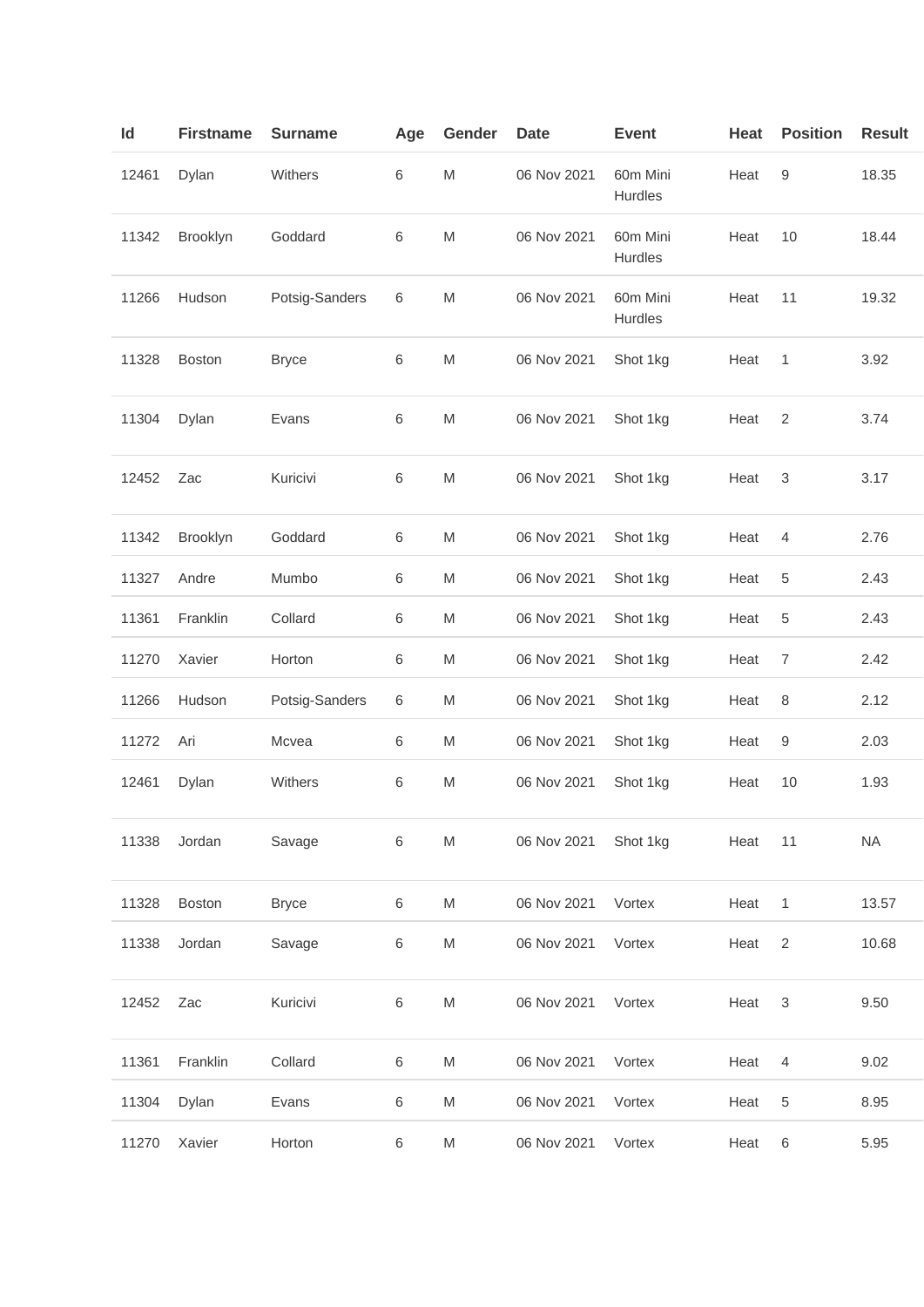| $\mathsf{Id}$ | <b>Firstname</b> | <b>Surname</b> | Age            | Gender                                                                                                     | <b>Date</b> | <b>Event</b>        | Heat | <b>Position</b>  | <b>Result</b> |
|---------------|------------------|----------------|----------------|------------------------------------------------------------------------------------------------------------|-------------|---------------------|------|------------------|---------------|
| 11342         | Brooklyn         | Goddard        | 6              | M                                                                                                          | 06 Nov 2021 | Vortex              | Heat | $\overline{7}$   | 5.58          |
| 11266         | Hudson           | Potsig-Sanders | 6              | M                                                                                                          | 06 Nov 2021 | Vortex              | Heat | 8                | 4.51          |
| 12461         | Dylan            | Withers        | 6              | ${\sf M}$                                                                                                  | 06 Nov 2021 | Vortex              | Heat | $\boldsymbol{9}$ | 4.29          |
| 11272         | Ari              | Mcvea          | $\,6$          | M                                                                                                          | 06 Nov 2021 | Vortex              | Heat | 10               | 3.48          |
| 11353         | Izaiyah          | Williams       | $\overline{7}$ | M                                                                                                          | 06 Nov 2021 | 200m                | Heat | 1                | 40.29         |
| 5757          | Manava           | Pera           | $\overline{7}$ | M                                                                                                          | 06 Nov 2021 | 200m                | Heat | $\overline{2}$   | 42.71         |
| 5799          | Jaxon            | Cavanagh       | $\overline{7}$ | M                                                                                                          | 06 Nov 2021 | 200m                | Heat | 3                | 43.70         |
| 11373         | Grayson          | <b>Brooker</b> | $\overline{7}$ | ${\sf M}$                                                                                                  | 06 Nov 2021 | 200m                | Heat | 4                | 44.96         |
| 5620          | Zac              | Rowley         | $\overline{7}$ | $\mathsf{M}% _{T}=\mathsf{M}_{T}\!\left( a,b\right) ,\ \mathsf{M}_{T}=\mathsf{M}_{T}\!\left( a,b\right) ,$ | 06 Nov 2021 | 200m                | Heat | 5                | 46.55         |
| 5687          | Bodhi            | Smith          | $\overline{7}$ | $\mathsf{M}% _{T}=\mathsf{M}_{T}\!\left( a,b\right) ,\ \mathsf{M}_{T}=\mathsf{M}_{T}\!\left( a,b\right) ,$ | 06 Nov 2021 | 200m                | Heat | 6                | 46.83         |
| 5636          | Heath            | Posthuma       | $\overline{7}$ | M                                                                                                          | 06 Nov 2021 | 200m                | Heat | $\boldsymbol{7}$ | 47.04         |
| 5602          | Nicholas         | Michel         | $\overline{7}$ | M                                                                                                          | 06 Nov 2021 | 200m                | Heat | 8                | 48.56         |
| 5733          | Harrison         | Osinski        | $\overline{7}$ | M                                                                                                          | 06 Nov 2021 | 200m                | Heat | 9                | 51.06         |
| 5635          | Archie           | Posthuma       | $\overline{7}$ | M                                                                                                          | 06 Nov 2021 | 200m                | Heat | 10               | 51.89         |
| 11357         | Ezekiel          | Castle-Nepia   | $\overline{7}$ | M                                                                                                          | 06 Nov 2021 | 200m                | Heat | 11               | 59.57         |
| 11348         | Michael          | Shotter        | $\overline{7}$ | M                                                                                                          | 06 Nov 2021 | 200m                | Heat | 12               | 1:00.22       |
| 11298         | braxton          | vea            | $\overline{7}$ | M                                                                                                          | 06 Nov 2021 | 200m                | Heat | 13               | 1:04.58       |
| 12476         | Rory             | Wright         | $\overline{7}$ | M                                                                                                          | 06 Nov 2021 | 200m                | Heat | 14               | 1:41.50       |
| 5799          | Jaxon            | Cavanagh       | $\overline{7}$ | M                                                                                                          | 06 Nov 2021 | 60m Mini<br>Hurdles | Heat | $\mathbf{1}$     | 12.76         |
| 11353         | Izaiyah          | Williams       | 7              | M                                                                                                          | 06 Nov 2021 | 60m Mini<br>Hurdles | Heat | $\overline{2}$   | 12.79         |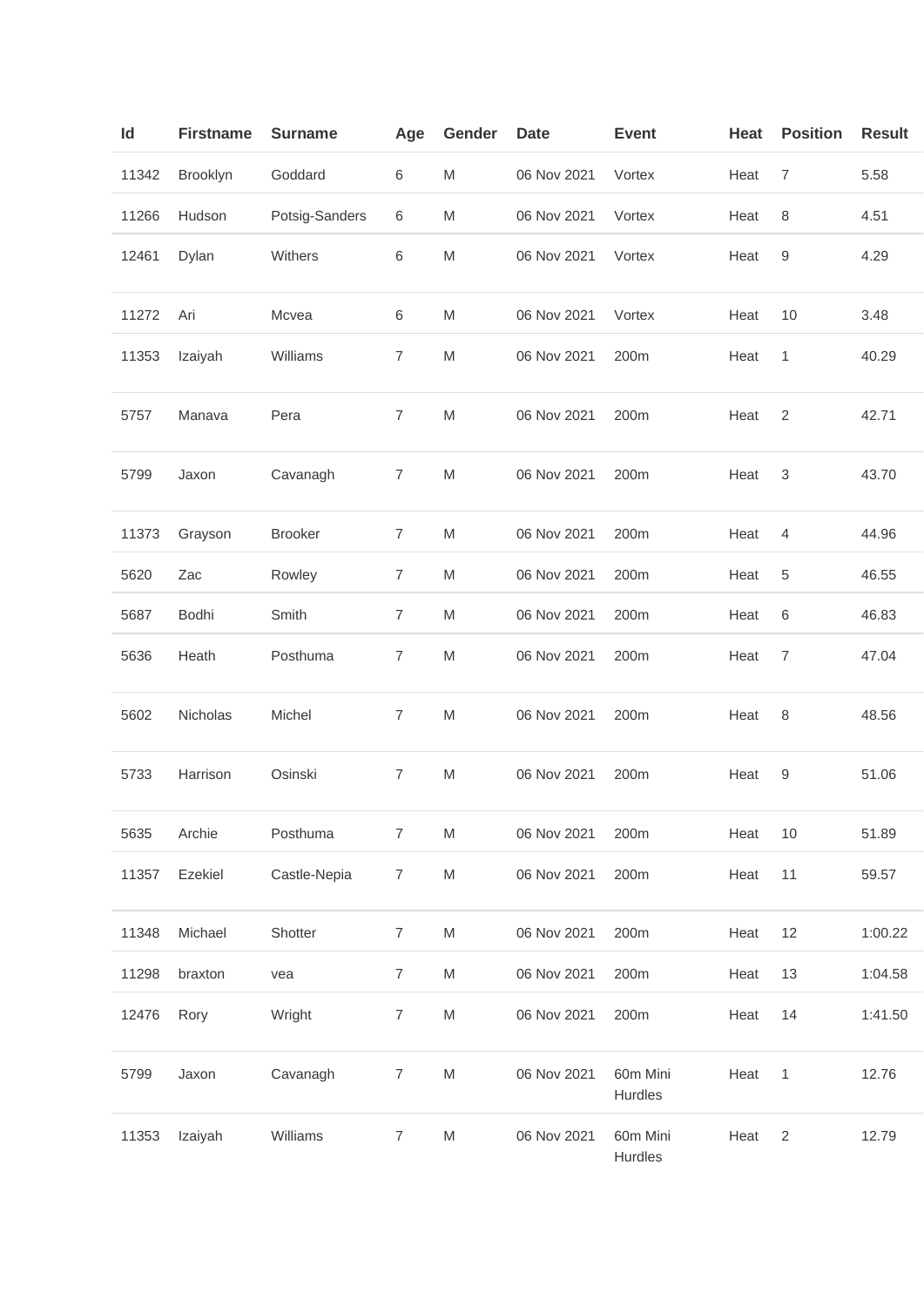| ld    | <b>Firstname</b> | <b>Surname</b> | Age            | Gender    | Date        | <b>Event</b>               | Heat | <b>Position</b>           | <b>Result</b> |
|-------|------------------|----------------|----------------|-----------|-------------|----------------------------|------|---------------------------|---------------|
| 11373 | Grayson          | <b>Brooker</b> | 7              | M         | 06 Nov 2021 | 60m Mini<br>Hurdles        | Heat | 3                         | 13.05         |
| 5757  | Manava           | Pera           | 7              | M         | 06 Nov 2021 | 60m Mini<br>Hurdles        | Heat | 4                         | 13.68         |
| 5733  | Harrison         | Osinski        | $\overline{7}$ | M         | 06 Nov 2021 | 60m Mini<br>Hurdles        | Heat | 5                         | 13.79         |
| 5635  | Archie           | Posthuma       | 7              | M         | 06 Nov 2021 | 60m Mini<br>Hurdles        | Heat | 6                         | 13.81         |
| 5620  | Zac              | Rowley         | 7              | M         | 06 Nov 2021 | 60m Mini<br>Hurdles        | Heat | $\overline{7}$            | 13.86         |
| 5687  | Bodhi            | Smith          | $\overline{7}$ | M         | 06 Nov 2021 | 60m Mini<br>Hurdles        | Heat | 8                         | 14.72         |
| 5602  | Nicholas         | Michel         | 7              | M         | 06 Nov 2021 | 60m Mini<br>Hurdles        | Heat | 9                         | 14.94         |
| 11357 | Ezekiel          | Castle-Nepia   | $\overline{7}$ | M         | 06 Nov 2021 | 60m Mini<br>Hurdles        | Heat | 10                        | 14.96         |
| 11298 | braxton          | vea            | $\overline{7}$ | M         | 06 Nov 2021 | 60m Mini<br>Hurdles        | Heat | 11                        | 15.90         |
| 11348 | Michael          | Shotter        | 7              | M         | 06 Nov 2021 | 60m Mini<br>Hurdles        | Heat | 12                        | 16.89         |
| 5636  | Heath            | Posthuma       | 7              | M         | 06 Nov 2021 | 60m Mini<br><b>Hurdles</b> | Heat | 13                        | 17.17         |
| 11383 | Hamish           | Ison           | $\overline{7}$ | M         | 06 Nov 2021 | 60m Mini<br>Hurdles        | Heat | 14                        | 18.46         |
| 12476 | Rory             | Wright         | $\overline{7}$ | ${\sf M}$ | 06 Nov 2021 | 60m Mini<br>Hurdles        | Heat | 15                        | 25.97         |
| 5799  | Jaxon            | Cavanagh       | $\overline{7}$ | M         | 06 Nov 2021 | Shot 1kg                   | Heat | $\mathbf{1}$              | 6.07          |
| 5636  | Heath            | Posthuma       | $\overline{7}$ | M         | 06 Nov 2021 | Shot 1kg                   | Heat | $\overline{2}$            | 4.97          |
| 5757  | Manava           | Pera           | $\overline{7}$ | M         | 06 Nov 2021 | Shot 1kg                   | Heat | $\ensuremath{\mathsf{3}}$ | 4.41          |
| 11298 | braxton          | vea            | $\overline{7}$ | M         | 06 Nov 2021 | Shot 1kg                   | Heat | 4                         | 4.14          |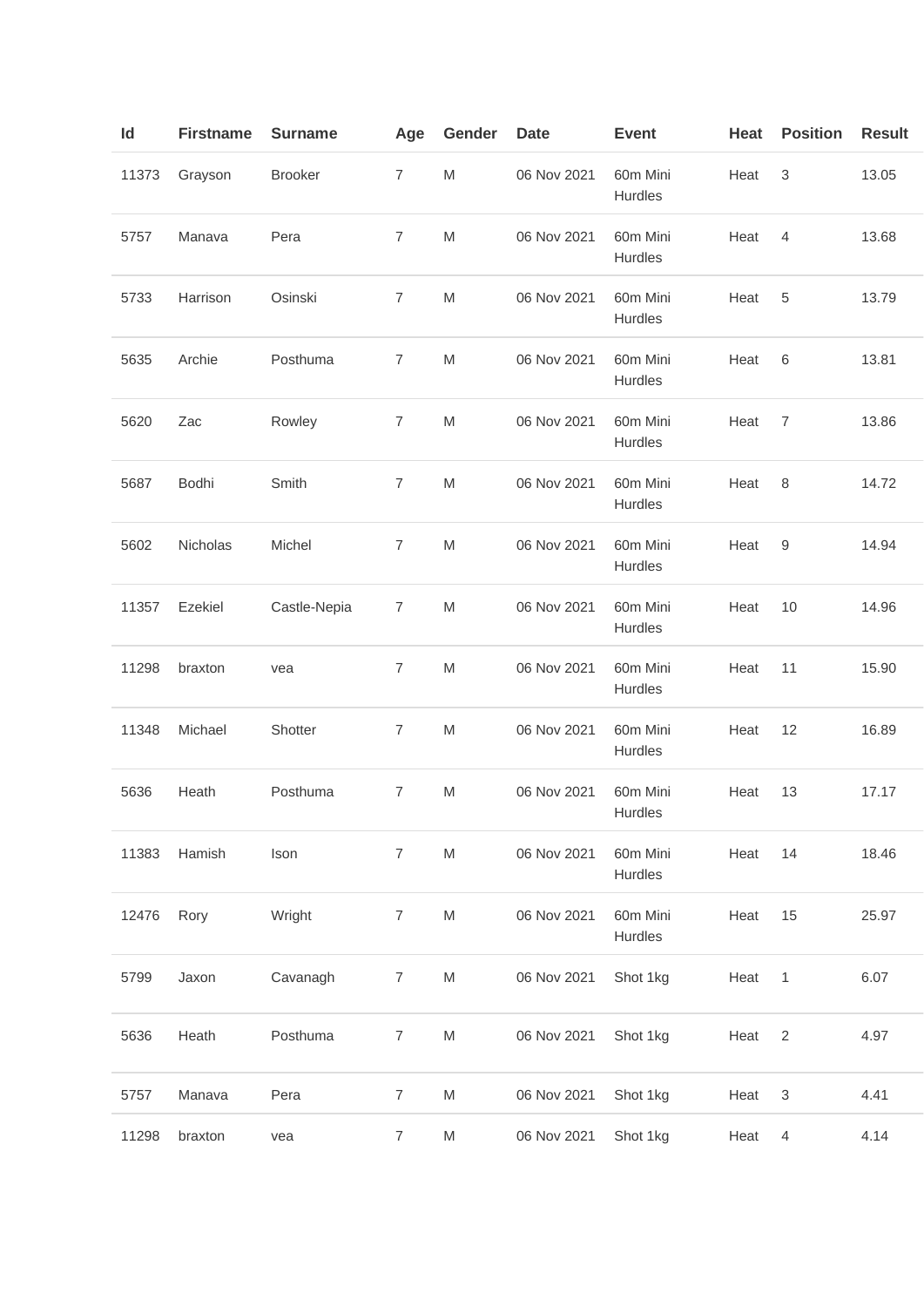| Id    | <b>Firstname</b> | <b>Surname</b> | Age            | Gender    | <b>Date</b>        | <b>Event</b> | Heat | <b>Position</b>          | <b>Result</b> |
|-------|------------------|----------------|----------------|-----------|--------------------|--------------|------|--------------------------|---------------|
| 11357 | Ezekiel          | Castle-Nepia   | $\overline{7}$ | M         | 06 Nov 2021        | Shot 1kg     | Heat | 5                        | 4.13          |
| 11373 | Grayson          | <b>Brooker</b> | 7              | M         | 06 Nov 2021        | Shot 1kg     | Heat | 6                        | 3.93          |
| 5620  | Zac              | Rowley         | $\overline{7}$ | M         | 06 Nov 2021        | Shot 1kg     | Heat | 7                        | 3.70          |
| 5733  | Harrison         | Osinski        | 7              | M         | 06 Nov 2021        | Shot 1kg     | Heat | 8                        | 3.18          |
| 5602  | Nicholas         | Michel         | 7              | M         | 06 Nov 2021        | Shot 1kg     | Heat | 9                        | 3.08          |
| 5635  | Archie           | Posthuma       | 7              | M         | 06 Nov 2021        | Shot 1kg     | Heat | 10                       | 3.01          |
| 11353 | Izaiyah          | Williams       | 7              | M         | 06 Nov 2021        | Shot 1kg     | Heat | 11                       | 2.73          |
| 5687  | Bodhi            | Smith          | 7              | M         | 06 Nov 2021        | Shot 1kg     | Heat | 12                       | 2.19          |
| 11348 | Michael          | Shotter        | $\overline{7}$ | M         | 06 Nov 2021        | Shot 1kg     | Heat | 13                       | 1.62          |
| 12476 | Rory             | Wright         | 7              | M         | 06 Nov 2021        | Shot 1kg     | Heat | $\overline{\phantom{m}}$ | <b>NA</b>     |
| 11383 | Hamish           | Ison           | 7              | M         | 06 Nov 2021        | Shot 1kg     | Heat | $\overline{\phantom{a}}$ | <b>NA</b>     |
| 5799  | Jaxon            | Cavanagh       | 7              | M         | 06 Nov 2021        | Vortex       | Heat | 1                        | 22.46         |
|       | 11373 Grayson    | <b>Brooker</b> | $\overline{7}$ | M         | 06 Nov 2021 Vortex |              | Heat |                          | 13.77         |
| 5636  | Heath            | Posthuma       | 7              | M         | 06 Nov 2021        | Vortex       | Heat | $\mathsf 3$              | 12.07         |
| 5602  | Nicholas         | Michel         | $\overline{7}$ | ${\sf M}$ | 06 Nov 2021        | Vortex       | Heat | $\overline{4}$           | 11.77         |
| 5620  | Zac              | Rowley         | $\overline{7}$ | M         | 06 Nov 2021        | Vortex       | Heat | $\,$ 5 $\,$              | 11.53         |
| 11298 | braxton          | vea            | $\overline{7}$ | M         | 06 Nov 2021        | Vortex       | Heat | 6                        | 10.22         |
| 12476 | Rory             | Wright         | $\overline{7}$ | M         | 06 Nov 2021        | Vortex       | Heat | $\overline{7}$           | 9.62          |
| 11353 | Izaiyah          | Williams       | $\overline{7}$ | M         | 06 Nov 2021        | Vortex       | Heat | 8                        | 9.42          |
| 5757  | Manava           | Pera           | 7              | M         | 06 Nov 2021        | Vortex       | Heat | $\boldsymbol{9}$         | 9.38          |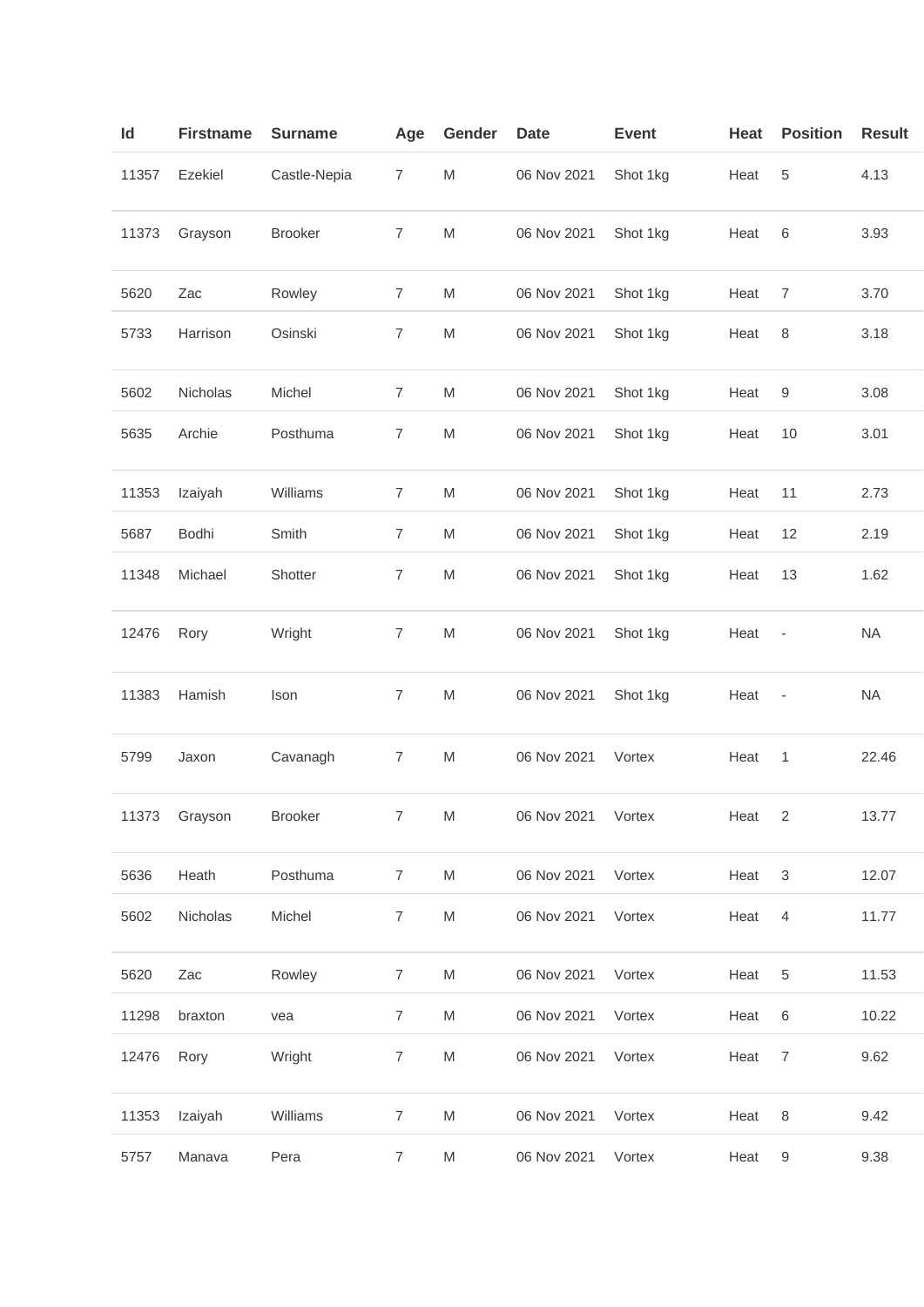| ld    | <b>Firstname</b> | <b>Surname</b>   | Age            | Gender                                                                                                     | <b>Date</b> | <b>Event</b> | Heat | <b>Position</b>  | <b>Result</b> |
|-------|------------------|------------------|----------------|------------------------------------------------------------------------------------------------------------|-------------|--------------|------|------------------|---------------|
| 5687  | Bodhi            | Smith            | 7              | M                                                                                                          | 06 Nov 2021 | Vortex       | Heat | 10               | 8.29          |
| 5635  | Archie           | Posthuma         | 7              | M                                                                                                          | 06 Nov 2021 | Vortex       | Heat | 11               | 5.71          |
| 5733  | Harrison         | Osinski          | $\overline{7}$ | $\mathsf{M}% _{T}=\mathsf{M}_{T}\!\left( a,b\right) ,\ \mathsf{M}_{T}=\mathsf{M}_{T}\!\left( a,b\right) ,$ | 06 Nov 2021 | Vortex       | Heat | 12               | 5.40          |
| 11383 | Hamish           | Ison             | $\overline{7}$ | M                                                                                                          | 06 Nov 2021 | Vortex       | Heat | 13               | 4.98          |
| 11348 | Michael          | Shotter          | 7              | M                                                                                                          | 06 Nov 2021 | Vortex       | Heat | 14               | 4.97          |
| 11357 | Ezekiel          | Castle-Nepia     | 7              | M                                                                                                          | 06 Nov 2021 | Vortex       | Heat | 15               | 3.81          |
| 5766  | Cayden           | Collard          | 8              | M                                                                                                          | 06 Nov 2021 | 200m         | Heat | 1                | 38.08         |
| 11315 | Maxwell          | Luder-Mumbo      | 8              | M                                                                                                          | 06 Nov 2021 | 200m         | Heat | $\overline{2}$   | 39.02         |
| 5769  | Heath            | Tate             | 8              | M                                                                                                          | 06 Nov 2021 | 200m         | Heat | 3                | 40.46         |
| 5737  | James            | McGennisken      | 8              | M                                                                                                          | 06 Nov 2021 | 200m         | Heat | 4                | 41.38         |
| 5652  | Ethan            | Kissell          | 8              | M                                                                                                          | 06 Nov 2021 | 200m         | Heat | 5                | 42.39         |
| 5610  | Declan           | Roots            | 8              | ${\sf M}$                                                                                                  | 06 Nov 2021 | 200m         | Heat | 6                | 42.69         |
| 5698  | Vulcan           | Mabbett          | 8              | M                                                                                                          | 06 Nov 2021 | 200m         | Heat | $\overline{7}$   | 43.01         |
| 11314 | Calvin           | Findlay          | $\,8\,$        | M                                                                                                          | 06 Nov 2021 | 200m         | Heat | 8                | 43.31         |
| 5614  | Curtis           | Vos              | $\,8\,$        | M                                                                                                          | 06 Nov 2021 | 200m         | Heat | $\boldsymbol{9}$ | 43.52         |
| 11335 | Joel             | Haynes           | 8              | M                                                                                                          | 06 Nov 2021 | 200m         | Heat | 10               | 44.36         |
| 11268 | Yechan           | Kwon             | 8              | $\mathsf{M}% _{T}=\mathsf{M}_{T}\!\left( a,b\right) ,\ \mathsf{M}_{T}=\mathsf{M}_{T}\!\left( a,b\right) ,$ | 06 Nov 2021 | 200m         | Heat | 11               | 45.22         |
| 11282 | Darcy            | Senz             | 8              | M                                                                                                          | 06 Nov 2021 | 200m         | Heat | 12               | 49.77         |
| 11275 | Tyler            | <b>Broadbent</b> | 8              | M                                                                                                          | 06 Nov 2021 | 200m         | Heat | 13               | 52.35         |
| 11292 | Elliott          | Ison             | 8              | M                                                                                                          | 06 Nov 2021 | 200m         | Heat | 14               | 52.95         |
| 5652  | Ethan            | Kissell          | 8              | M                                                                                                          | 06 Nov 2021 | 60m Hurdles  | Heat | 1                | 12.94         |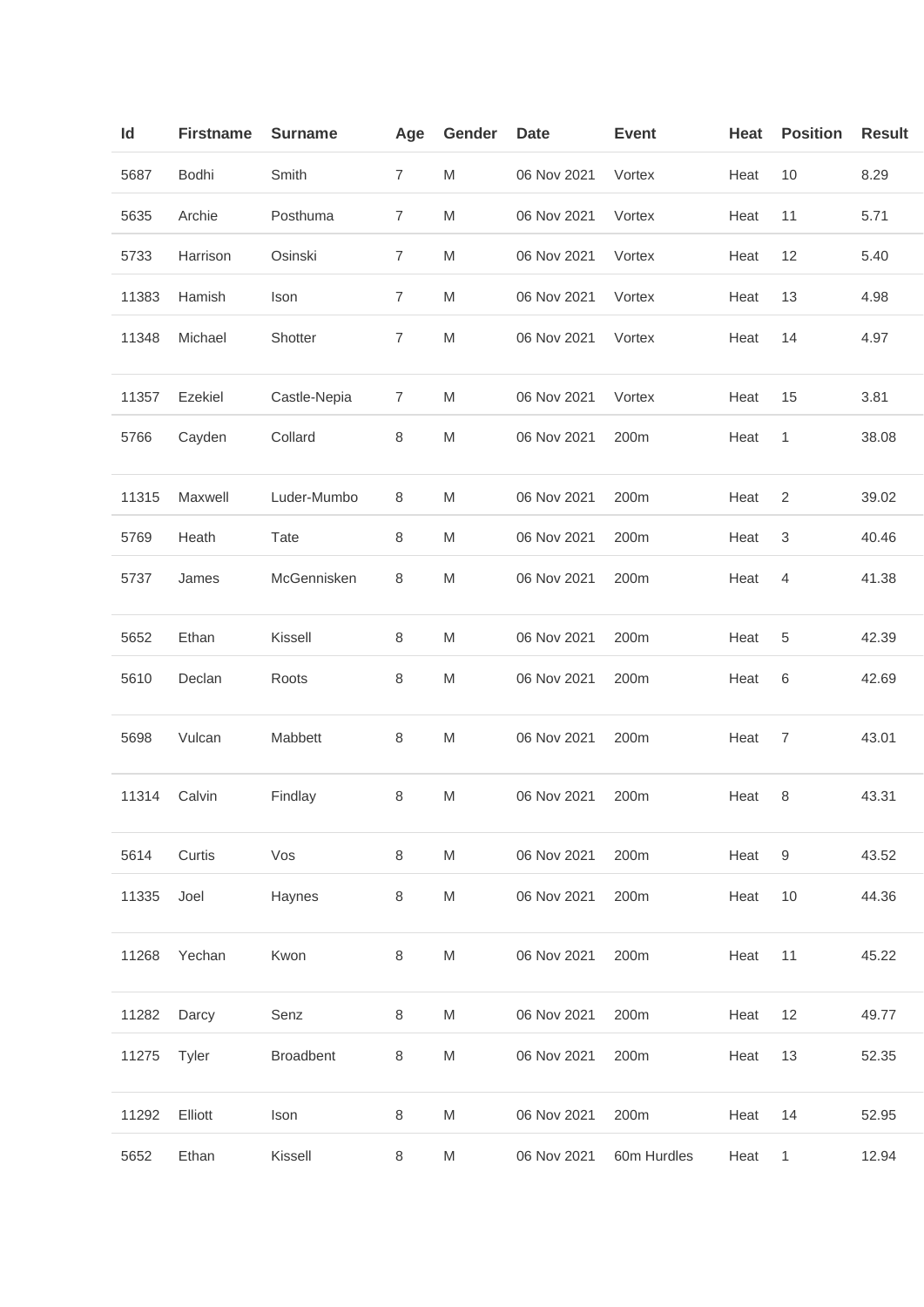| ld    | <b>Firstname</b> | <b>Surname</b>   | Age     | Gender                                                                                                     | <b>Date</b> | <b>Event</b> | Heat | <b>Position</b>           | <b>Result</b> |
|-------|------------------|------------------|---------|------------------------------------------------------------------------------------------------------------|-------------|--------------|------|---------------------------|---------------|
| 5766  | Cayden           | Collard          | 8       | M                                                                                                          | 06 Nov 2021 | 60m Hurdles  | Heat | 2                         | 12.99         |
| 11315 | Maxwell          | Luder-Mumbo      | 8       | M                                                                                                          | 06 Nov 2021 | 60m Hurdles  | Heat | $\ensuremath{\mathsf{3}}$ | 13.41         |
| 5614  | Curtis           | Vos              | 8       | M                                                                                                          | 06 Nov 2021 | 60m Hurdles  | Heat | 4                         | 13.76         |
| 5610  | Declan           | Roots            | 8       | M                                                                                                          | 06 Nov 2021 | 60m Hurdles  | Heat | 5                         | 13.86         |
| 5698  | Vulcan           | Mabbett          | 8       | M                                                                                                          | 06 Nov 2021 | 60m Hurdles  | Heat | 6                         | 14.17         |
| 5769  | Heath            | Tate             | 8       | M                                                                                                          | 06 Nov 2021 | 60m Hurdles  | Heat | 7                         | 14.26         |
| 5737  | James            | McGennisken      | 8       | M                                                                                                          | 06 Nov 2021 | 60m Hurdles  | Heat | 8                         | 14.38         |
| 11275 | Tyler            | <b>Broadbent</b> | 8       | M                                                                                                          | 06 Nov 2021 | 60m Hurdles  | Heat | 9                         | 14.44         |
| 11314 | Calvin           | Findlay          | $\,8\,$ | M                                                                                                          | 06 Nov 2021 | 60m Hurdles  | Heat | 10                        | 14.59         |
| 11268 | Yechan           | Kwon             | 8       | M                                                                                                          | 06 Nov 2021 | 60m Hurdles  | Heat | 11                        | 14.80         |
| 11335 | Joel             | Haynes           | 8       | M                                                                                                          | 06 Nov 2021 | 60m Hurdles  | Heat | 12                        | 15.00         |
| 11282 | Darcy            | Senz             | 8       | M                                                                                                          | 06 Nov 2021 | 60m Hurdles  | Heat | 13                        | 16.47         |
| 11292 | Elliott          | Ison             | 8       | M                                                                                                          | 06 Nov 2021 | 60m Hurdles  | Heat | 14                        | 18.36         |
| 5619  | Lucas            | Crowther         | 8       | M                                                                                                          | 06 Nov 2021 | 60m Hurdles  | Heat | 15                        | 30.00         |
| 5652  | Ethan            | Kissell          | 8       | $\mathsf{M}% _{T}=\mathsf{M}_{T}\!\left( a,b\right) ,\ \mathsf{M}_{T}=\mathsf{M}_{T}\!\left( a,b\right) ,$ | 06 Nov 2021 | Shot 1.5kg   | Heat | 1                         | 4.42          |
| 11275 | Tyler            | <b>Broadbent</b> | 8       | $\mathsf{M}% _{T}=\mathsf{M}_{T}\!\left( a,b\right) ,\ \mathsf{M}_{T}=\mathsf{M}_{T}\!\left( a,b\right) ,$ | 06 Nov 2021 | Shot 1.5kg   | Heat | $\sqrt{2}$                | 4.17          |
| 5766  | Cayden           | Collard          | $\,8\,$ | M                                                                                                          | 06 Nov 2021 | Shot 1.5kg   | Heat | 3                         | 4.01          |
| 5610  | Declan           | Roots            | 8       | ${\sf M}$                                                                                                  | 06 Nov 2021 | Shot 1.5kg   | Heat | 4                         | 4.00          |
| 11335 | Joel             | Haynes           | 8       | M                                                                                                          | 06 Nov 2021 | Shot 1.5kg   | Heat | 5                         | 3.87          |
| 11315 | Maxwell          | Luder-Mumbo      | $\,8\,$ | M                                                                                                          | 06 Nov 2021 | Shot 1.5kg   | Heat | 6                         | 3.86          |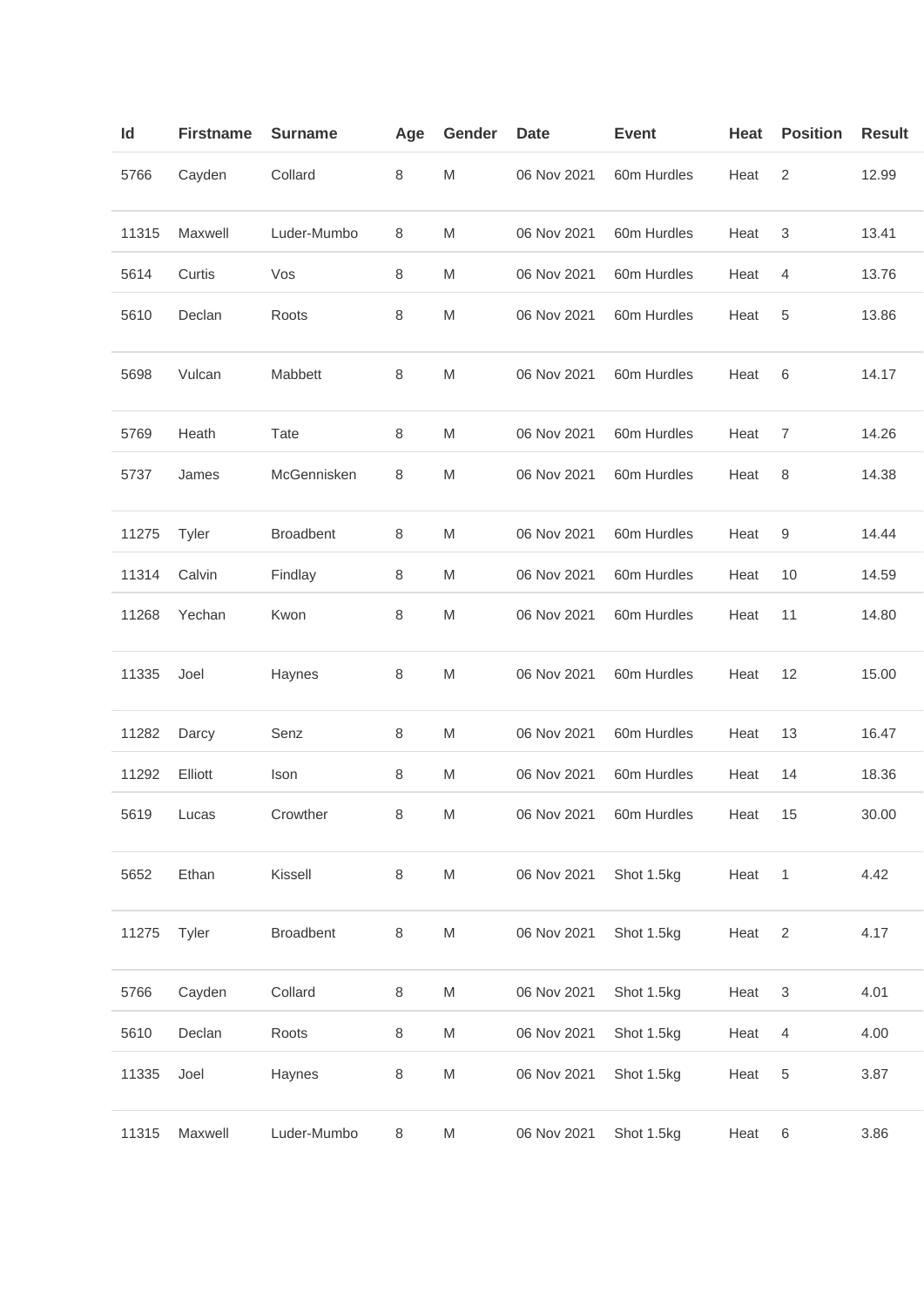| ld    | <b>Firstname</b> | <b>Surname</b>   | Age     | Gender | <b>Date</b> | <b>Event</b>  | Heat | <b>Position</b> | <b>Result</b> |
|-------|------------------|------------------|---------|--------|-------------|---------------|------|-----------------|---------------|
| 11314 | Calvin           | Findlay          | $\,8\,$ | M      | 06 Nov 2021 | Shot 1.5kg    | Heat | 7               | 3.67          |
| 5614  | Curtis           | Vos              | 8       | M      | 06 Nov 2021 | Shot 1.5kg    | Heat | 8               | 3.55          |
| 5769  | Heath            | Tate             | 8       | M      | 06 Nov 2021 | Shot 1.5kg    | Heat | 9               | 3.07          |
| 11268 | Yechan           | Kwon             | 8       | M      | 06 Nov 2021 | Shot 1.5kg    | Heat | 9               | 3.07          |
| 5619  | Lucas            | Crowther         | 8       | M      | 06 Nov 2021 | Shot 1.5kg    | Heat | 9               | 3.07          |
| 5698  | Vulcan           | Mabbett          | 8       | M      | 06 Nov 2021 | Shot 1.5kg    | Heat | 12              | 2.73          |
| 11282 | Darcy            | Senz             | 8       | M      | 06 Nov 2021 | Shot 1.5kg    | Heat | 13              | 2.01          |
| 11292 | Elliott          | Ison             | 8       | M      | 06 Nov 2021 | Shot 1.5kg    | Heat | 14              | 1.81          |
| 5737  | James            | McGennisken      | 8       | M      | 06 Nov 2021 | Shot 1.5kg    | Heat | 15              | <b>NA</b>     |
| 5766  | Cayden           | Collard          | 8       | M      | 06 Nov 2021 | Turbo Javelin | Heat | 1               | 12.32         |
| 5610  | Declan           | Roots            | 8       | M      | 06 Nov 2021 | Turbo Javelin | Heat | 2               | 11.68         |
| 5614  | Curtis           | Vos              | 8       | M      | 06 Nov 2021 | Turbo Javelin | Heat | 3               | 8.64          |
| 5769  | Heath            | Tate             | 8       | M      | 06 Nov 2021 | Turbo Javelin | Heat | 4               | 8.21          |
| 5652  | Ethan            | Kissell          | 8       | M      | 06 Nov 2021 | Turbo Javelin | Heat | 5               | 7.50          |
| 11335 | Joel             | Haynes           | 8       | M      | 06 Nov 2021 | Turbo Javelin | Heat | 6               | 7.06          |
| 11314 | Calvin           | Findlay          | $\,8\,$ | M      | 06 Nov 2021 | Turbo Javelin | Heat | $\overline{7}$  | 6.71          |
| 5737  | James            | McGennisken      | 8       | M      | 06 Nov 2021 | Turbo Javelin | Heat | 8               | 6.43          |
| 11315 | Maxwell          | Luder-Mumbo      | 8       | M      | 06 Nov 2021 | Turbo Javelin | Heat | 9               | 6.08          |
| 11268 | Yechan           | Kwon             | 8       | M      | 06 Nov 2021 | Turbo Javelin | Heat | 10              | 5.98          |
| 11275 | Tyler            | <b>Broadbent</b> | 8       | M      | 06 Nov 2021 | Turbo Javelin | Heat | 11              | 4.80          |
| 5698  | Vulcan           | Mabbett          | 8       | M      | 06 Nov 2021 | Turbo Javelin | Heat | 12              | 4.27          |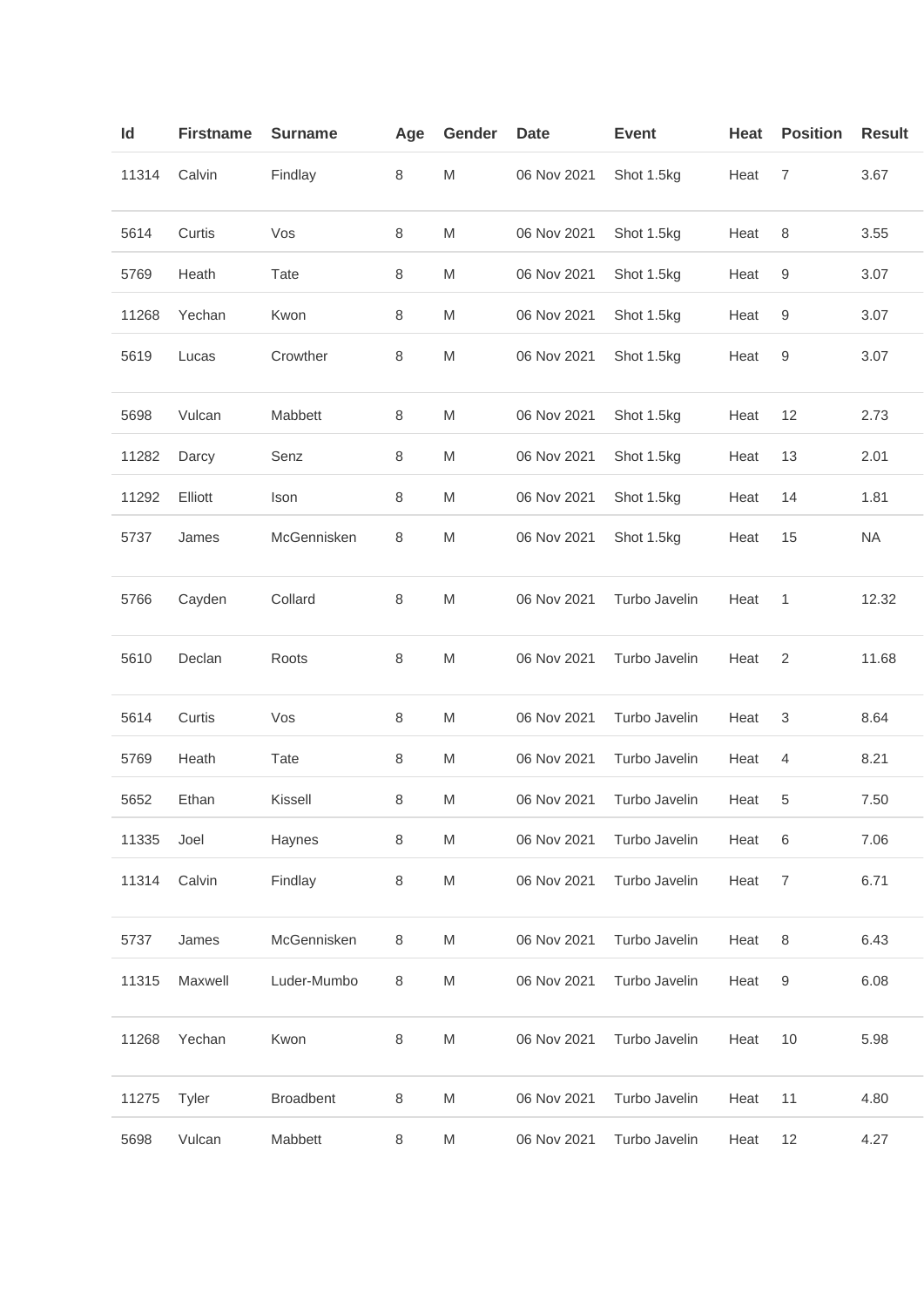| Id    | <b>Firstname</b> | <b>Surname</b>   | Age              | Gender    | <b>Date</b> | <b>Event</b>  | Heat | <b>Position</b> | <b>Result</b> |
|-------|------------------|------------------|------------------|-----------|-------------|---------------|------|-----------------|---------------|
| 11282 | Darcy            | Senz             | $\,8\,$          | M         | 06 Nov 2021 | Turbo Javelin | Heat | 13              | 3.99          |
| 11292 | Elliott          | Ison             | 8                | M         | 06 Nov 2021 | Turbo Javelin | Heat | 14              | 3.73          |
| 11277 | Benji            | Elloy            | $\boldsymbol{9}$ | M         | 06 Nov 2021 | 200m          | Heat | 1               | 34.00         |
| 5682  | Hunter           | <b>Barker</b>    | $\boldsymbol{9}$ | M         | 06 Nov 2021 | 200m          | Heat | $\overline{2}$  | 35.44         |
| 5686  | Hunter           | Smith            | $\boldsymbol{9}$ | M         | 06 Nov 2021 | 200m          | Heat | 3               | 36.98         |
| 11326 | Julian           | Savage           | $\boldsymbol{9}$ | M         | 06 Nov 2021 | 200m          | Heat | 4               | 38.74         |
| 12465 | Jesse            | <b>Braovich</b>  | 9                | M         | 06 Nov 2021 | 200m          | Heat | 5               | 39.00         |
| 11330 | Danyar           | Rajabi Movahed   | $\boldsymbol{9}$ | M         | 06 Nov 2021 | 200m          | Heat | 6               | 40.33         |
| 12459 | Thomas           | Lua              | $\boldsymbol{9}$ | M         | 06 Nov 2021 | 200m          | Heat | 7               | 40.70         |
| 5746  | Kai              | Dabala           | 9                | M         | 06 Nov 2021 | 200m          | Heat | 8               | 43.43         |
| 5756  | Tamaiva          | Pera             | $\boldsymbol{9}$ | M         | 06 Nov 2021 | 200m          | Heat | 9               | 44.11         |
| 5625  | Samuel           | Payne            | $\boldsymbol{9}$ | M         | 06 Nov 2021 | 200m          | Heat | 10              | 44.27         |
| 11297 | kingston         | allen            | 9                | M         | 06 Nov 2021 | 200m          | Heat | 11              | 53.82         |
| 11287 | El Shaddai       | <b>TUI-TAOAI</b> | 9                | M         | 06 Nov 2021 | 200m          | Heat | 12              | 1:09.77       |
| 11277 | Benji            | Elloy            | $\boldsymbol{9}$ | M         | 06 Nov 2021 | 60m Hurdles   | Heat | 1               | 11.33         |
| 5686  | Hunter           | Smith            | 9                | ${\sf M}$ | 06 Nov 2021 | 60m Hurdles   | Heat | $\overline{2}$  | 11.75         |
| 5682  | Hunter           | <b>Barker</b>    | $\boldsymbol{9}$ | ${\sf M}$ | 06 Nov 2021 | 60m Hurdles   | Heat | 3               | 11.78         |
| 12459 | Thomas           | Lua              | $\hbox{9}$       | M         | 06 Nov 2021 | 60m Hurdles   | Heat | 4               | 12.15         |
| 12465 | Jesse            | <b>Braovich</b>  | $\boldsymbol{9}$ | M         | 06 Nov 2021 | 60m Hurdles   | Heat | 5               | 12.64         |
| 11326 | Julian           | Savage           | $\boldsymbol{9}$ | M         | 06 Nov 2021 | 60m Hurdles   | Heat | 6               | 13.23         |
| 11297 | kingston         | allen            | 9                | M         | 06 Nov 2021 | 60m Hurdles   | Heat | $\overline{7}$  | 13.98         |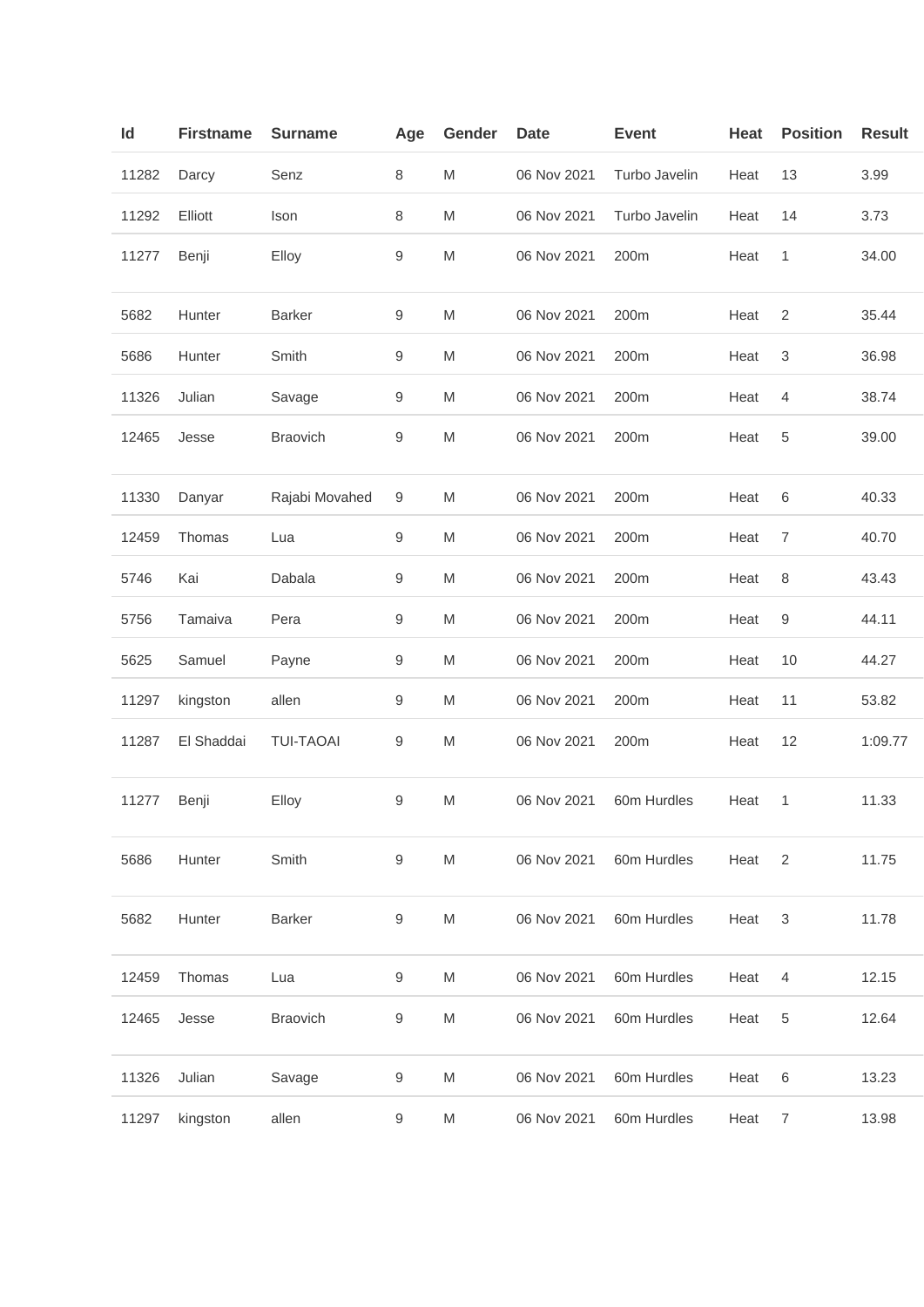| Id    | <b>Firstname</b> | <b>Surname</b>   | Age              | Gender    | <b>Date</b> | <b>Event</b> | Heat | <b>Position</b>              | <b>Result</b> |
|-------|------------------|------------------|------------------|-----------|-------------|--------------|------|------------------------------|---------------|
| 5746  | Kai              | Dabala           | 9                | M         | 06 Nov 2021 | 60m Hurdles  | Heat | 8                            | 14.04         |
| 11330 | Danyar           | Rajabi Movahed   | 9                | M         | 06 Nov 2021 | 60m Hurdles  | Heat | 9                            | 14.05         |
| 5756  | Tamaiva          | Pera             | 9                | M         | 06 Nov 2021 | 60m Hurdles  | Heat | 10                           | 14.35         |
| 5625  | Samuel           | Payne            | $\boldsymbol{9}$ | M         | 06 Nov 2021 | 60m Hurdles  | Heat | 11                           | 14.63         |
| 11287 | El Shaddai       | <b>TUI-TAOAI</b> | 9                | M         | 06 Nov 2021 | 60m Hurdles  | Heat | 12                           | 16.66         |
| 5746  | Kai              | Dabala           | $\boldsymbol{9}$ | M         | 06 Nov 2021 | 700m Walk    | Heat | 1                            | 5:16.28       |
| 11326 | Julian           | Savage           | 9                | M         | 06 Nov 2021 | 700m Walk    | Heat | $\overline{2}$               | 7:20.34       |
| 5625  | Samuel           | Payne            | 9                | M         | 06 Nov 2021 | 700m Walk    | Heat | $\qquad \qquad -$            | 7:46.14       |
| 11330 | Danyar           | Rajabi Movahed   | $\boldsymbol{9}$ | M         | 06 Nov 2021 | 700m Walk    | Heat | $\overline{\phantom{a}}$     | 5:15.22       |
| 12465 | Jesse            | <b>Braovich</b>  | 9                | M         | 06 Nov 2021 | 700m Walk    | Heat | $\overline{\phantom{a}}$     | 5:18.38       |
| 12459 | Thomas           | Lua              | 9                | M         | 06 Nov 2021 | 700m Walk    | Heat | $\qquad \qquad \blacksquare$ | 7:03.03       |
| 11297 | kingston         | allen            | $\boldsymbol{9}$ | M         | 06 Nov 2021 | 700m Walk    | Heat | $\qquad \qquad -$            | 7:00.93       |
| 5756  | Tamaiva          | Pera             | 9                | M         | 06 Nov 2021 | 700m Walk    | Heat | ÷,                           | 7:02.81       |
| 5682  | Hunter           | <b>Barker</b>    | 9                | M         | 06 Nov 2021 | 700m Walk    | Heat | $\overline{\phantom{a}}$     | 6:15.96       |
| 5686  | Hunter           | Smith            | 9                | M         | 06 Nov 2021 | 700m Walk    | Heat |                              | 7:20.54       |
| 5682  | Hunter           | <b>Barker</b>    | $\boldsymbol{9}$ | ${\sf M}$ | 06 Nov 2021 | 800m         | Heat | $\mathbf{1}$                 | 3:04.08       |
| 5686  | Hunter           | Smith            | $\boldsymbol{9}$ | ${\sf M}$ | 06 Nov 2021 | 800m         | Heat | $\overline{2}$               | 3:05.92       |
| 11277 | Benji            | Elloy            | $\boldsymbol{9}$ | M         | 06 Nov 2021 | 800m         | Heat | $\mathsf 3$                  | 3:06.73       |
| 5746  | Kai              | Dabala           | $\boldsymbol{9}$ | M         | 06 Nov 2021 | 800m         | Heat | 4                            | 3:17.95       |
| 11330 | Danyar           | Rajabi Movahed   | 9                | M         | 06 Nov 2021 | 800m         | Heat | 5                            | 3:20.27       |
| 12465 | Jesse            | Braovich         | $\boldsymbol{9}$ | M         | 06 Nov 2021 | 800m         | Heat | 6                            | 3:21.07       |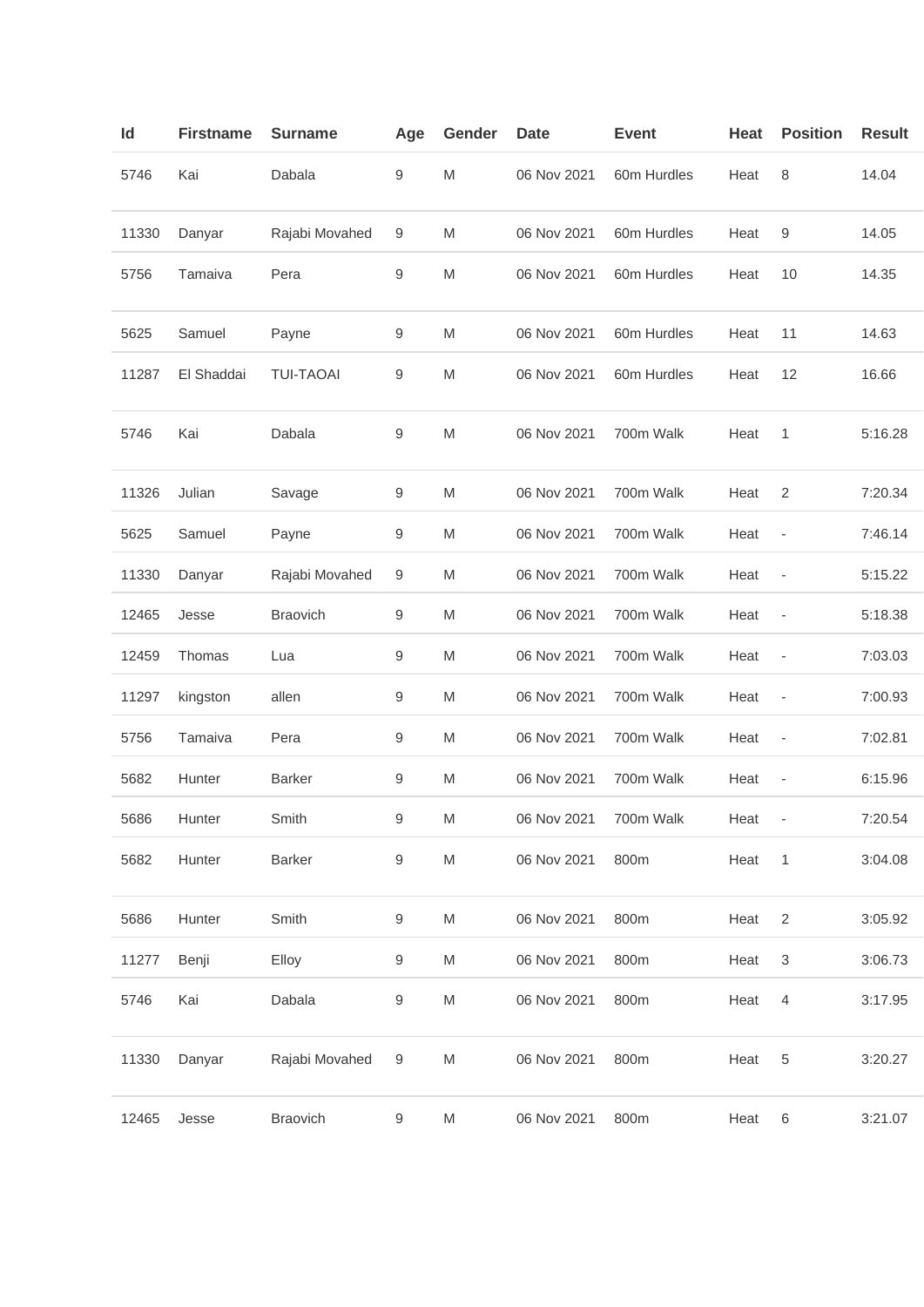| Id    | <b>Firstname</b> | <b>Surname</b>   | Age              | Gender    | <b>Date</b>          | <b>Event</b>  | Heat | <b>Position</b>           | <b>Result</b> |
|-------|------------------|------------------|------------------|-----------|----------------------|---------------|------|---------------------------|---------------|
| 11326 | Julian           | Savage           | 9                | M         | 06 Nov 2021          | 800m          | Heat | 7                         | 3:31.85       |
| 5625  | Samuel           | Payne            | 9                | M         | 06 Nov 2021          | 800m          | Heat | 8                         | 3:53.24       |
| 12459 | Thomas           | Lua              | $\boldsymbol{9}$ | M         | 06 Nov 2021          | 800m          | Heat | 9                         | 4:26.54       |
| 11297 | kingston         | allen            | $\boldsymbol{9}$ | M         | 06 Nov 2021          | 800m          | Heat | 10                        | 4:26.75       |
| 5756  | Tamaiva          | Pera             | $\boldsymbol{9}$ | M         | 06 Nov 2021          | 800m          | Heat | 11                        | 4:33.54       |
| 11287 | El Shaddai       | <b>TUI-TAOAI</b> | 9                | M         | 06 Nov 2021          | 800m          | Heat | 12                        | 5:59.47       |
| 12465 | Jesse            | <b>Braovich</b>  | 9                | M         | 06 Nov 2021          | Shot 2kg      | Heat | 1                         | 5.32          |
| 12459 | Thomas           | Lua              | $\boldsymbol{9}$ | M         | 06 Nov 2021          | Shot 2kg      | Heat | $\overline{2}$            | 5.26          |
| 5756  | Tamaiva          | Pera             | 9                | M         | 06 Nov 2021          | Shot 2kg      | Heat | 3                         | 5.13          |
| 5682  | Hunter           | <b>Barker</b>    | 9                | M         | 06 Nov 2021          | Shot 2kg      | Heat | 4                         | 4.88          |
| 11277 | Benji            | Elloy            | 9                | M         | 06 Nov 2021          | Shot 2kg      | Heat | 5                         | 4.87          |
| 5686  | Hunter           | Smith            | 9                | M         | 06 Nov 2021          | Shot 2kg      | Heat | 6                         | 4.38          |
| 11287 | El Shaddai       | <b>TUI-TAOAI</b> | 9                | M         | 06 Nov 2021          | Shot 2kg      | Heat | $\overline{7}$            | 4.11          |
| 5746  | Kai              | Dabala           | 9                | M         | 06 Nov 2021 Shot 2kg |               | Heat |                           | 4.10          |
| 11326 | Julian           | Savage           | 9                | ${\sf M}$ | 06 Nov 2021          | Shot 2kg      | Heat | 9                         | 3.67          |
| 5625  | Samuel           | Payne            | $\boldsymbol{9}$ | ${\sf M}$ | 06 Nov 2021          | Shot 2kg      | Heat | 10                        | 3.46          |
| 11297 | kingston         | allen            | $\boldsymbol{9}$ | ${\sf M}$ | 06 Nov 2021          | Shot 2kg      | Heat | 11                        | 3.01          |
| 11330 | Danyar           | Rajabi Movahed   | $\boldsymbol{9}$ | ${\sf M}$ | 06 Nov 2021          | Shot 2kg      | Heat | 12                        | 2.78          |
| 12459 | Thomas           | Lua              | $\boldsymbol{9}$ | M         | 06 Nov 2021          | Turbo Javelin | Heat | 1                         | 13.44         |
| 11277 | Benji            | Elloy            | 9                | M         | 06 Nov 2021          | Turbo Javelin | Heat | $\overline{2}$            | 12.24         |
| 5625  | Samuel           | Payne            | $\boldsymbol{9}$ | M         | 06 Nov 2021          | Turbo Javelin | Heat | $\ensuremath{\mathsf{3}}$ | 12.06         |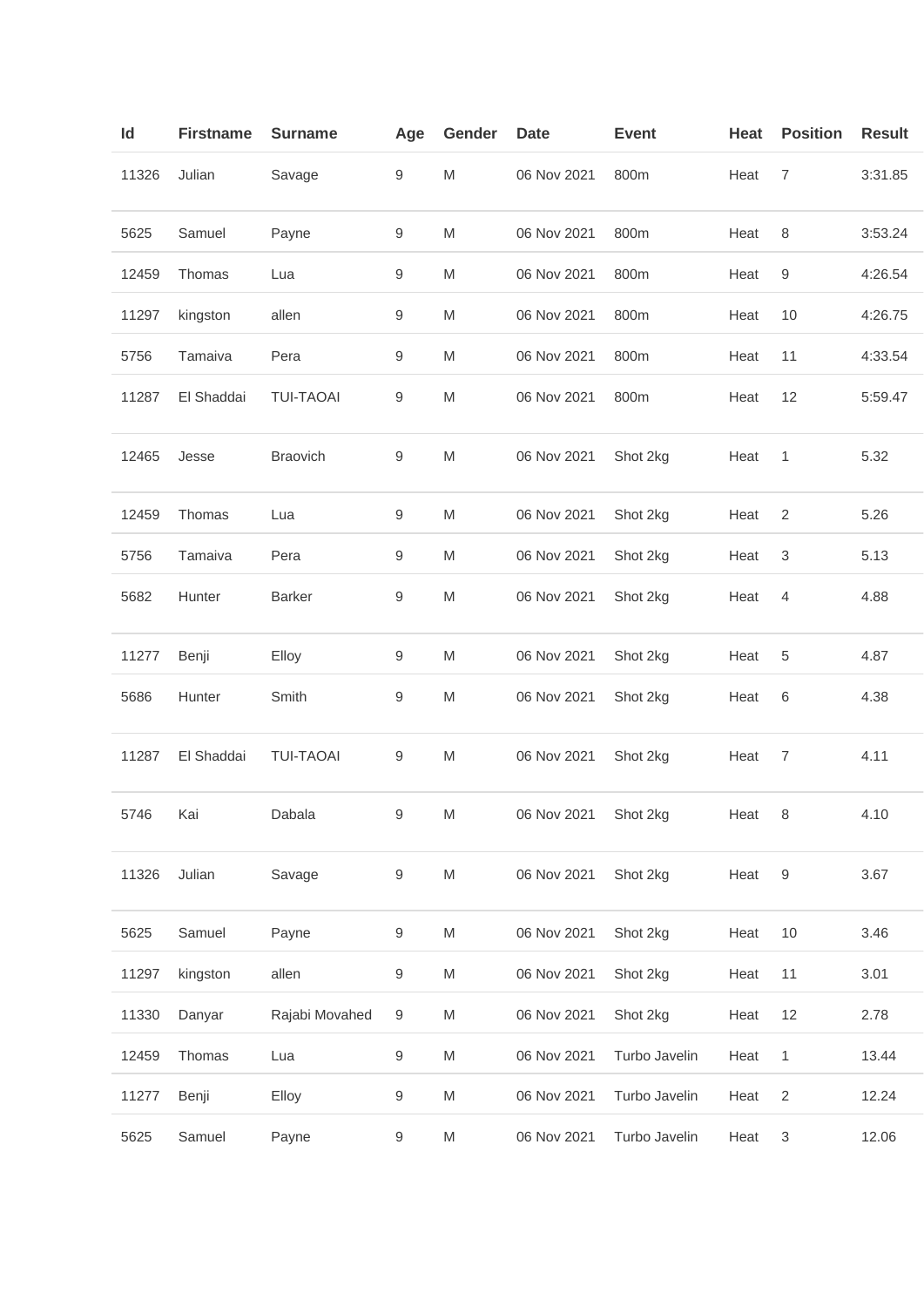| Id    | <b>Firstname</b> | <b>Surname</b>   | Age             | Gender    | <b>Date</b> | <b>Event</b>  | Heat | <b>Position</b>           | <b>Result</b> |
|-------|------------------|------------------|-----------------|-----------|-------------|---------------|------|---------------------------|---------------|
| 12465 | Jesse            | <b>Braovich</b>  | 9               | M         | 06 Nov 2021 | Turbo Javelin | Heat | 4                         | 10.91         |
| 5686  | Hunter           | Smith            | 9               | M         | 06 Nov 2021 | Turbo Javelin | Heat | 5                         | 10.58         |
| 5682  | Hunter           | <b>Barker</b>    | 9               | M         | 06 Nov 2021 | Turbo Javelin | Heat | 6                         | 9.93          |
| 5756  | Tamaiva          | Pera             | 9               | M         | 06 Nov 2021 | Turbo Javelin | Heat | 7                         | 8.92          |
| 5746  | Kai              | Dabala           | 9               | M         | 06 Nov 2021 | Turbo Javelin | Heat | 8                         | 8.91          |
| 11287 | El Shaddai       | <b>TUI-TAOAI</b> | 9               | M         | 06 Nov 2021 | Turbo Javelin | Heat | 9                         | 7.94          |
| 11297 | kingston         | allen            | 9               | M         | 06 Nov 2021 | Turbo Javelin | Heat | 10                        | 7.69          |
| 11326 | Julian           | Savage           | 9               | M         | 06 Nov 2021 | Turbo Javelin | Heat | 11                        | 7.43          |
| 11330 | Danyar           | Rajabi Movahed   | 9               | M         | 06 Nov 2021 | Turbo Javelin | Heat | 12                        | 6.12          |
| 5751  | Finn             | <b>Street</b>    | 10              | M         | 06 Nov 2021 | 1100m Walk    | Heat | 1                         | 7:39.75       |
| 8239  | Harlem           | Pflugmacher      | 10              | M         | 06 Nov 2021 | 1100m Walk    | Heat | $\overline{a}$            | 11:46.59      |
| 11346 | Mason            | Hodges           | 10              | M         | 06 Nov 2021 | 1100m Walk    | Heat | ÷                         | 11:26.11      |
| 11334 | Dale             | Haynes           | 10              | M         | 06 Nov 2021 | 1100m Walk    | Heat | $\overline{\phantom{a}}$  | 7:59.98       |
| 5618  | Rylan            | Clark            | 10              | M         | 06 Nov 2021 | 1100m Walk    | Heat | $\overline{\phantom{a}}$  | 7:59.23       |
| 5640  | Will             | Gilkes           | 10 <sup>1</sup> | M         | 06 Nov 2021 | 1100m Walk    | Heat |                           | 11:41.84      |
| 11351 | Damon            | Dowell           | 10              | ${\sf M}$ | 06 Nov 2021 | 1100m Walk    | Heat | $\qquad \qquad -$         | 9:31.66       |
| 5618  | Rylan            | Clark            | 10              | M         | 06 Nov 2021 | 200m          | Heat | 1                         | 34.06         |
| 11351 | Damon            | Dowell           | 10              | M         | 06 Nov 2021 | 200m          | Heat | $\overline{2}$            | 37.16         |
| 11333 | Kevin            | Morgan           | 10              | M         | 06 Nov 2021 | 200m          | Heat | $\ensuremath{\mathsf{3}}$ | 38.84         |
| 11334 | Dale             | Haynes           | 10              | M         | 06 Nov 2021 | 200m          | Heat | 4                         | 40.97         |
| 8239  | Harlem           | Pflugmacher      | 10              | ${\sf M}$ | 06 Nov 2021 | 200m          | Heat | 5                         | 41.67         |
| 5751  | Finn             | <b>Street</b>    | 10              | M         | 06 Nov 2021 | 200m          | Heat | 6                         | 41.80         |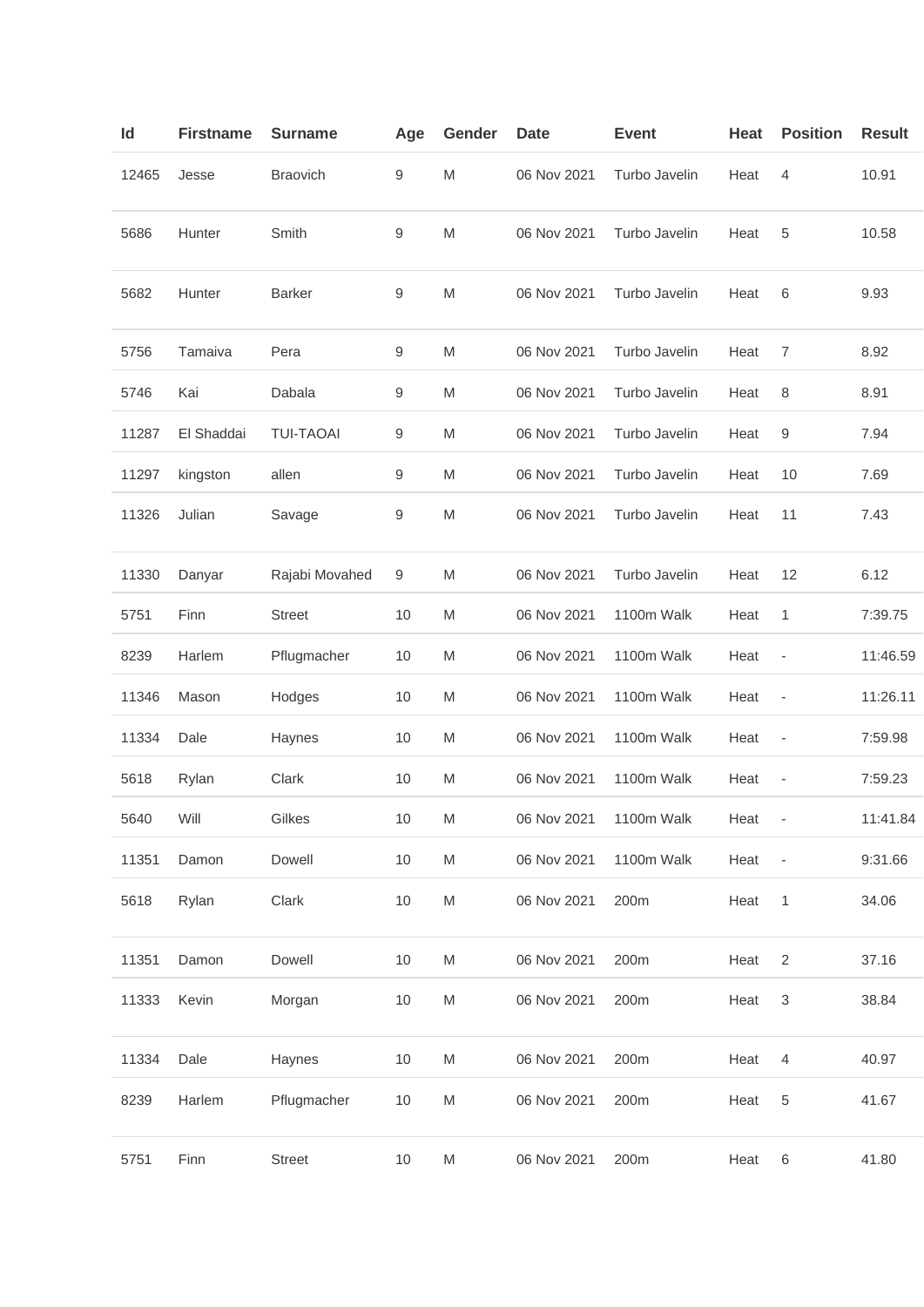| ld    | <b>Firstname</b> | <b>Surname</b> | Age  | Gender                                                                                                     | Date        | <b>Event</b> | Heat | <b>Position</b> | <b>Result</b> |
|-------|------------------|----------------|------|------------------------------------------------------------------------------------------------------------|-------------|--------------|------|-----------------|---------------|
| 5640  | Will             | Gilkes         | $10$ | M                                                                                                          | 06 Nov 2021 | 200m         | Heat | 7               | 51.70         |
| 11346 | Mason            | Hodges         | $10$ | M                                                                                                          | 06 Nov 2021 | 200m         | Heat | 8               | 53.49         |
| 5618  | Rylan            | Clark          | 10   | M                                                                                                          | 06 Nov 2021 | 60m Hurdles  | Heat | 1               | 12.38         |
| 11351 | Damon            | Dowell         | 10   | M                                                                                                          | 06 Nov 2021 | 60m Hurdles  | Heat | $\overline{2}$  | 13.35         |
| 11334 | Dale             | Haynes         | 10   | M                                                                                                          | 06 Nov 2021 | 60m Hurdles  | Heat | 3               | 13.89         |
| 5751  | Finn             | <b>Street</b>  | 10   | M                                                                                                          | 06 Nov 2021 | 60m Hurdles  | Heat | 4               | 14.06         |
| 8239  | Harlem           | Pflugmacher    | 10   | M                                                                                                          | 06 Nov 2021 | 60m Hurdles  | Heat | 5               | 14.45         |
| 11333 | Kevin            | Morgan         | 10   | M                                                                                                          | 06 Nov 2021 | 60m Hurdles  | Heat | 6               | 15.98         |
| 11346 | Mason            | Hodges         | 10   | M                                                                                                          | 06 Nov 2021 | 60m Hurdles  | Heat | 7               | 18.16         |
| 5640  | Will             | Gilkes         | 10   | M                                                                                                          | 06 Nov 2021 | 60m Hurdles  | Heat | 8               | 18.89         |
| 5618  | Rylan            | Clark          | 10   | M                                                                                                          | 06 Nov 2021 | 800m         | Heat | 1               | 2:52.35       |
| 11351 | Damon            | Dowell         | 10   | M                                                                                                          | 06 Nov 2021 | 800m         | Heat | 2               | 3:10.37       |
| 11333 | Kevin            | Morgan         | 10   | M                                                                                                          | 06 Nov 2021 | 800m         | Heat | 3               | 3:19.52       |
| 11334 | Dale             | Haynes         | 10   | $\mathsf{M}% _{T}=\mathsf{M}_{T}\!\left( a,b\right) ,\ \mathsf{M}_{T}=\mathsf{M}_{T}\!\left( a,b\right) ,$ | 06 Nov 2021 | 800m         | Heat | $\overline{4}$  | 3:19.92       |
| 5751  | Finn             | <b>Street</b>  | 10   | M                                                                                                          | 06 Nov 2021 | 800m         | Heat | 5               | 3:39.49       |
| 8239  | Harlem           | Pflugmacher    | 10   | ${\sf M}$                                                                                                  | 06 Nov 2021 | 800m         | Heat | 6               | 4:36.37       |
| 11346 | Mason            | Hodges         | 10   | M                                                                                                          | 06 Nov 2021 | 800m         | Heat | $\overline{7}$  | 4:42.14       |
| 5640  | Will             | Gilkes         | 10   | ${\sf M}$                                                                                                  | 06 Nov 2021 | 800m         | Heat | 8               | 4:59.00       |
| 5618  | Rylan            | Clark          | 10   | M                                                                                                          | 06 Nov 2021 | Shot 2kg     | Heat | 1               | 7.51          |
| 5751  | Finn             | <b>Street</b>  | 10   | M                                                                                                          | 06 Nov 2021 | Shot 2kg     | Heat | $\overline{c}$  | 6.63          |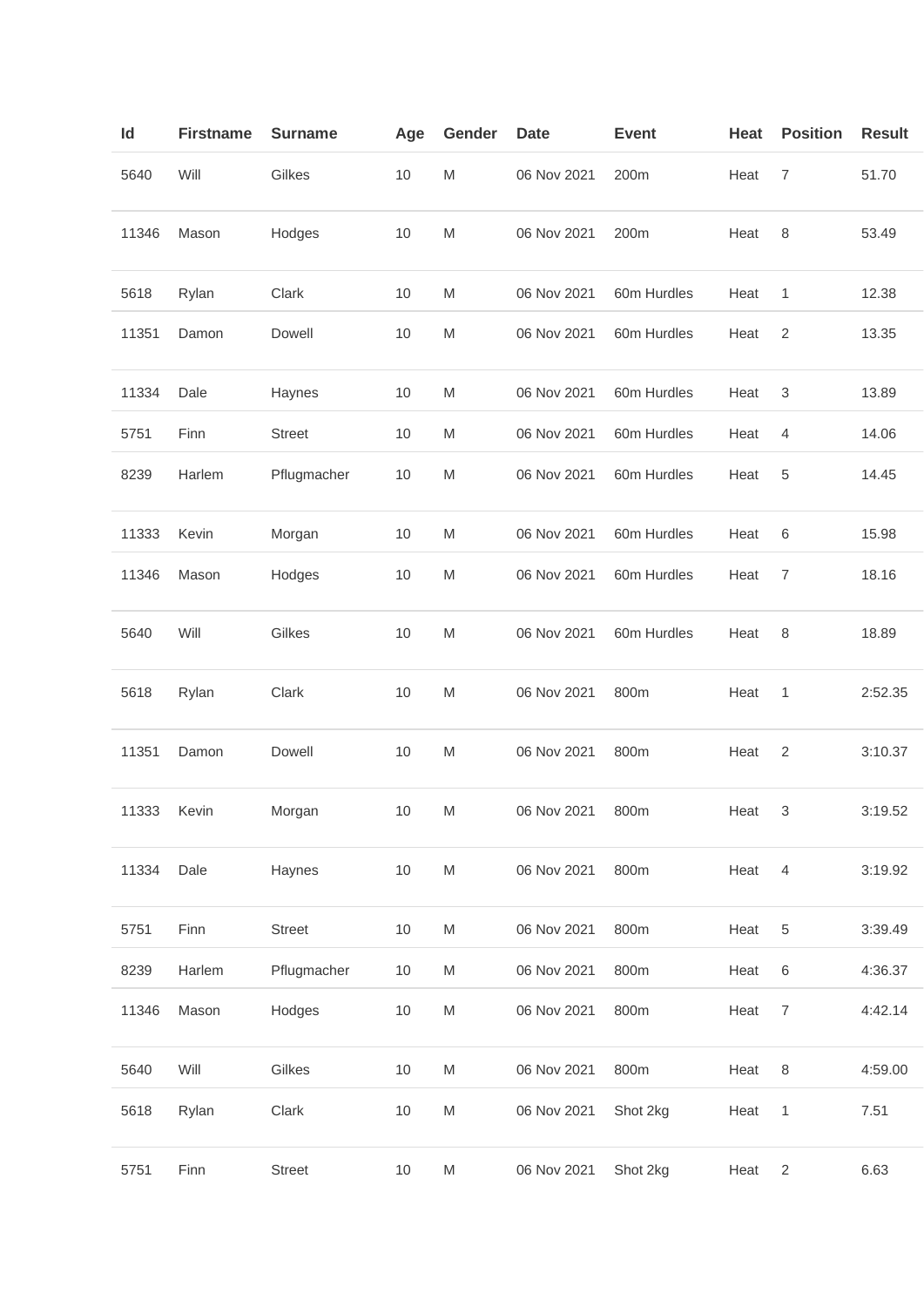| ld    | <b>Firstname</b> | <b>Surname</b> | Age  | Gender                                                                                                     | <b>Date</b> | <b>Event</b>  | Heat | <b>Position</b>              | <b>Result</b> |
|-------|------------------|----------------|------|------------------------------------------------------------------------------------------------------------|-------------|---------------|------|------------------------------|---------------|
| 11334 | Dale             | Haynes         | 10   | M                                                                                                          | 06 Nov 2021 | Shot 2kg      | Heat | 3                            | 5.29          |
| 11333 | Kevin            | Morgan         | 10   | M                                                                                                          | 06 Nov 2021 | Shot 2kg      | Heat | 4                            | 4.61          |
| 5640  | Will             | Gilkes         | 10   | M                                                                                                          | 06 Nov 2021 | Shot 2kg      | Heat | 5                            | 4.59          |
| 11351 | Damon            | Dowell         | 10   | M                                                                                                          | 06 Nov 2021 | Shot 2kg      | Heat | 6                            | 4.09          |
| 8239  | Harlem           | Pflugmacher    | 10   | M                                                                                                          | 06 Nov 2021 | Shot 2kg      | Heat | 7                            | 4.06          |
| 11346 | Mason            | Hodges         | 10   | M                                                                                                          | 06 Nov 2021 | Shot 2kg      | Heat | 8                            | 4.03          |
| 5633  | Beau             | Posthuma       | 10   | M                                                                                                          | 06 Nov 2021 | Shot 2kg      | Heat | 8                            | 4.03          |
| 5751  | Finn             | <b>Street</b>  | 10   | M                                                                                                          | 06 Nov 2021 | Turbo Javelin | Heat | 1                            | 22.07         |
| 5618  | Rylan            | Clark          | 10   | M                                                                                                          | 06 Nov 2021 | Turbo Javelin | Heat | $\overline{2}$               | 17.00         |
| 11333 | Kevin            | Morgan         | 10   | M                                                                                                          | 06 Nov 2021 | Turbo Javelin | Heat | 3                            | 16.82         |
| 8239  | Harlem           | Pflugmacher    | $10$ | M                                                                                                          | 06 Nov 2021 | Turbo Javelin | Heat | 4                            | 9.58          |
| 11351 | Damon            | Dowell         | 10   | M                                                                                                          | 06 Nov 2021 | Turbo Javelin | Heat | 5                            | 9.25          |
| 5640  | Will             | Gilkes         | 10   | M                                                                                                          | 06 Nov 2021 | Turbo Javelin | Heat | 6                            | 7.84          |
| 11346 | Mason            | Hodges         | 10   | ${\sf M}$                                                                                                  | 06 Nov 2021 | Turbo Javelin | Heat | 7                            | 7.75          |
| 11334 | Dale             | Haynes         | 10   | M                                                                                                          | 06 Nov 2021 | Turbo Javelin | Heat | 8                            | 7.29          |
| 5633  | Beau             | Posthuma       | 10   | $\mathsf{M}% _{T}=\mathsf{M}_{T}\!\left( a,b\right) ,\ \mathsf{M}_{T}=\mathsf{M}_{T}\!\left( a,b\right) ,$ | 06 Nov 2021 | Turbo Javelin | Heat | 9                            | 7.04          |
| 5701  | Ty               | Beenham        | 11   | M                                                                                                          | 06 Nov 2021 | 1100m Walk    | Heat | 1                            | 9:46.59       |
| 5705  | Tashwin          | Rajasegar      | 11   | M                                                                                                          | 06 Nov 2021 | 1100m Walk    | Heat | $\sqrt{2}$                   | 10:19.28      |
| 5826  | Zachary          | Smith          | 11   | M                                                                                                          | 06 Nov 2021 | 1100m Walk    | Heat | 3                            | 11:05.51      |
| 11284 | Cabel            | Castle-Nepia   | 11   | M                                                                                                          | 06 Nov 2021 | 1100m Walk    | Heat | $\qquad \qquad -$            | 11:09.57      |
| 5759  | Owen             | Young          | 11   | M                                                                                                          | 06 Nov 2021 | 1100m Walk    | Heat | $\qquad \qquad \blacksquare$ | 11:05.71      |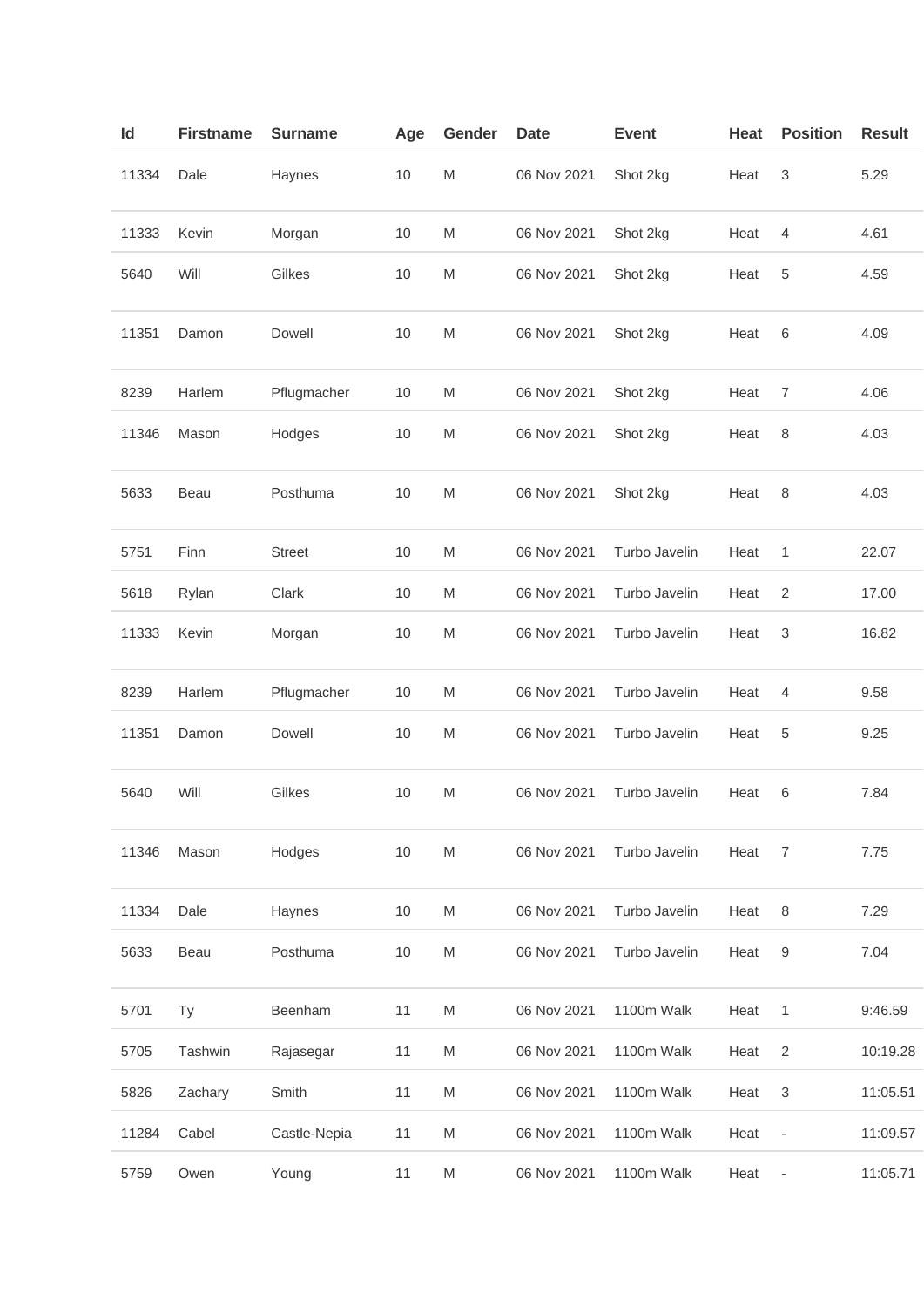| Id    | <b>Firstname</b> | <b>Surname</b> | Age | Gender    | <b>Date</b> | <b>Event</b> | Heat | <b>Position</b>           | <b>Result</b> |
|-------|------------------|----------------|-----|-----------|-------------|--------------|------|---------------------------|---------------|
| 7984  | Tom              | Kuricivi       | 11  | ${\sf M}$ | 06 Nov 2021 | 200m         | Heat | 1                         | 33.42         |
| 7983  | Thomas           | Blondeau       | 11  | M         | 06 Nov 2021 | 200m         | Heat | $\overline{2}$            | 34.11         |
| 5705  | Tashwin          | Rajasegar      | 11  | M         | 06 Nov 2021 | 200m         | Heat | 3                         | 35.34         |
| 11379 | Akoy             | Chol Awuol     | 11  | M         | 06 Nov 2021 | 200m         | Heat | 4                         | 36.03         |
| 5701  | <b>Ty</b>        | Beenham        | 11  | M         | 06 Nov 2021 | 200m         | Heat | 5                         | 36.28         |
| 5759  | Owen             | Young          | 11  | M         | 06 Nov 2021 | 200m         | Heat | 6                         | 36.43         |
| 11299 | Kobi             | Green          | 11  | M         | 06 Nov 2021 | 200m         | Heat | $\overline{7}$            | 38.90         |
| 5808  | Cole             | Betson         | 11  | ${\sf M}$ | 06 Nov 2021 | 200m         | Heat | 8                         | 39.36         |
| 5837  | Rory             | Goulding       | 11  | M         | 06 Nov 2021 | 200m         | Heat | 9                         | 39.99         |
| 5826  | Zachary          | Smith          | 11  | M         | 06 Nov 2021 | 200m         | Heat | 10                        | 41.18         |
| 11284 | Cabel            | Castle-Nepia   | 11  | M         | 06 Nov 2021 | 200m         | Heat | 11                        | 50.54         |
| 11379 | Akoy             | Chol Awuol     | 11  | M         | 06 Nov 2021 | 800m         | Heat | 1                         | 2:54.77       |
| 5705  | Tashwin          | Rajasegar      | 11  | ${\sf M}$ | 06 Nov 2021 | 800m         | Heat | $\overline{2}$            | 2:57.68       |
| 5701  | <b>Ty</b>        | Beenham        | 11  | M         | 06 Nov 2021 | 800m         | Heat | $\ensuremath{\mathsf{3}}$ | 3:14.27       |
| 5759  | Owen             | Young          | 11  | M         | 06 Nov 2021 | 800m         | Heat | $\overline{4}$            | 3:25.98       |
| 5826  | Zachary          | Smith          | 11  | ${\sf M}$ | 06 Nov 2021 | 800m         | Heat | $\sqrt{5}$                | 3:32.36       |
| 5808  | Cole             | Betson         | 11  | ${\sf M}$ | 06 Nov 2021 | 800m         | Heat | 6                         | 3:33.60       |
| 5629  | Nate             | Rosenberg      | 11  | M         | 06 Nov 2021 | 800m         | Heat | $\overline{7}$            | 3:34.46       |
| 11299 | Kobi             | Green          | 11  | M         | 06 Nov 2021 | 800m         | Heat | 8                         | 3:34.75       |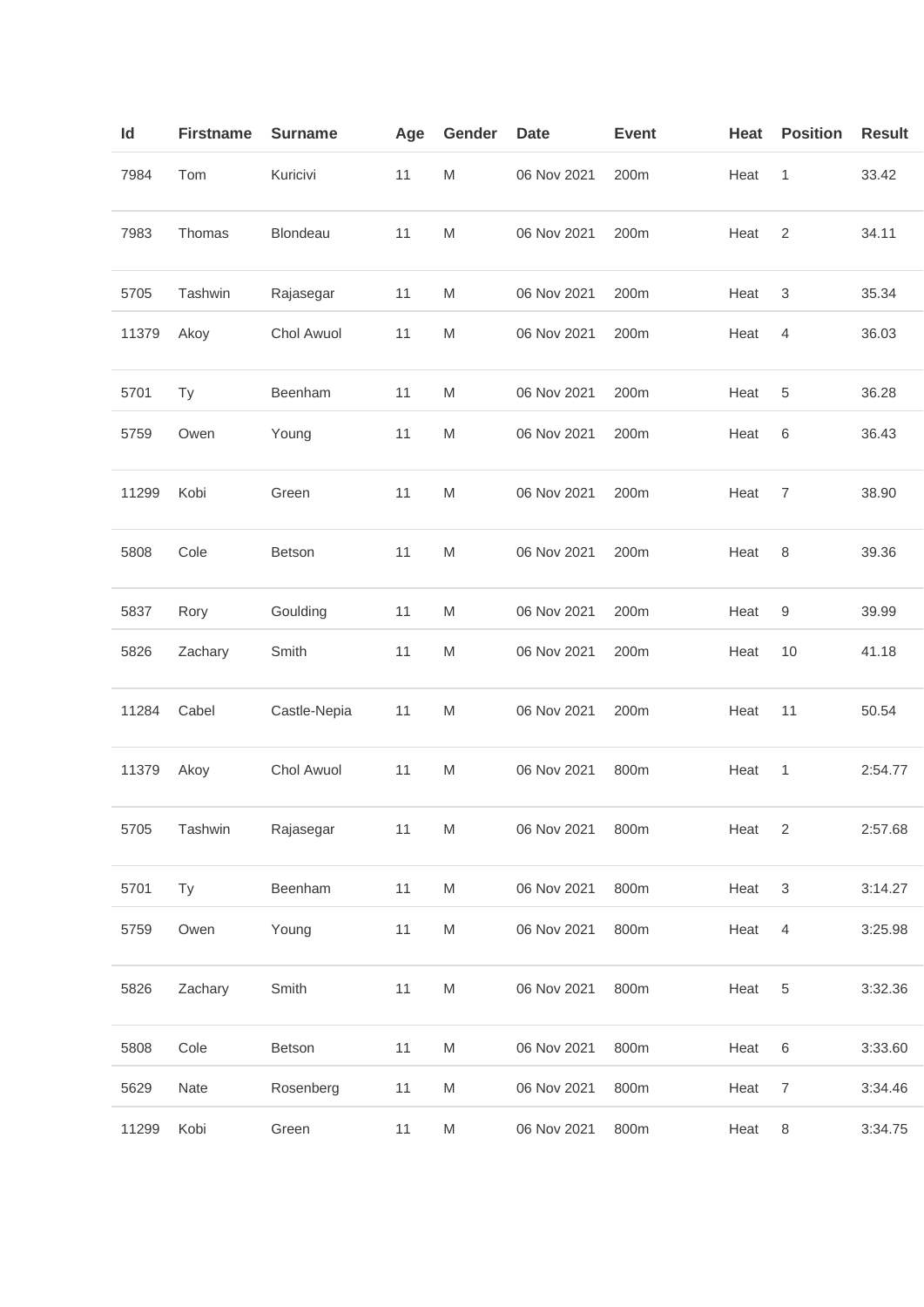| Id    | <b>Firstname</b> | <b>Surname</b> | Age | Gender | <b>Date</b> | <b>Event</b> | Heat | <b>Position</b>           | <b>Result</b> |
|-------|------------------|----------------|-----|--------|-------------|--------------|------|---------------------------|---------------|
| 11284 | Cabel            | Castle-Nepia   | 11  | M      | 06 Nov 2021 | 800m         | Heat | 9                         | 5:12.12       |
| 7984  | Tom              | Kuricivi       | 11  | M      | 06 Nov 2021 | 80m Hurdles  | Heat | 1                         | 14.79         |
| 5705  | Tashwin          | Rajasegar      | 11  | M      | 06 Nov 2021 | 80m Hurdles  | Heat | 2                         | 16.84         |
| 7983  | Thomas           | Blondeau       | 11  | M      | 06 Nov 2021 | 80m Hurdles  | Heat | 3                         | 17.39         |
| 11379 | Akoy             | Chol Awuol     | 11  | M      | 06 Nov 2021 | 80m Hurdles  | Heat | 4                         | 17.53         |
| 5701  | Ty               | Beenham        | 11  | M      | 06 Nov 2021 | 80m Hurdles  | Heat | 5                         | 17.59         |
| 5759  | Owen             | Young          | 11  | M      | 06 Nov 2021 | 80m Hurdles  | Heat | 6                         | 18.14         |
| 5629  | Nate             | Rosenberg      | 11  | M      | 06 Nov 2021 | 80m Hurdles  | Heat | 7                         | 18.64         |
| 5826  | Zachary          | Smith          | 11  | M      | 06 Nov 2021 | 80m Hurdles  | Heat | 8                         | 18.77         |
| 5808  | Cole             | Betson         | 11  | M      | 06 Nov 2021 | 80m Hurdles  | Heat | 9                         | 19.10         |
| 11299 | Kobi             | Green          | 11  | M      | 06 Nov 2021 | 80m Hurdles  | Heat | 10                        | 19.83         |
| 11284 | Cabel            | Castle-Nepia   | 11  | M      | 06 Nov 2021 | 80m Hurdles  | Heat | 11                        | 20.44         |
| 5837  | Rory             | Goulding       | 11  | M      | 06 Nov 2021 | 80m Hurdles  | Heat | 12                        | 20.51         |
| 7984  | Tom              | Kuricivi       | 11  | M      | 06 Nov 2021 | Javelin      | Heat | $\overline{1}$            | 18.69         |
| 5629  | Nate             | Rosenberg      | 11  | M      | 06 Nov 2021 | Javelin      | Heat | $\overline{2}$            | 12.06         |
| 5837  | Rory             | Goulding       | 11  | M      | 06 Nov 2021 | Javelin      | Heat | $\ensuremath{\mathsf{3}}$ | 11.61         |
| 5759  | Owen             | Young          | 11  | M      | 06 Nov 2021 | Javelin      | Heat | $\overline{4}$            | 11.14         |
| 5808  | Cole             | Betson         | 11  | M      | 06 Nov 2021 | Javelin      | Heat | $\,$ 5 $\,$               | 10.12         |
| 5826  | Zachary          | Smith          | 11  | M      | 06 Nov 2021 | Javelin      | Heat | 6                         | 9.71          |
| 11284 | Cabel            | Castle-Nepia   | 11  | M      | 06 Nov 2021 | Javelin      | Heat | $\overline{7}$            | 9.52          |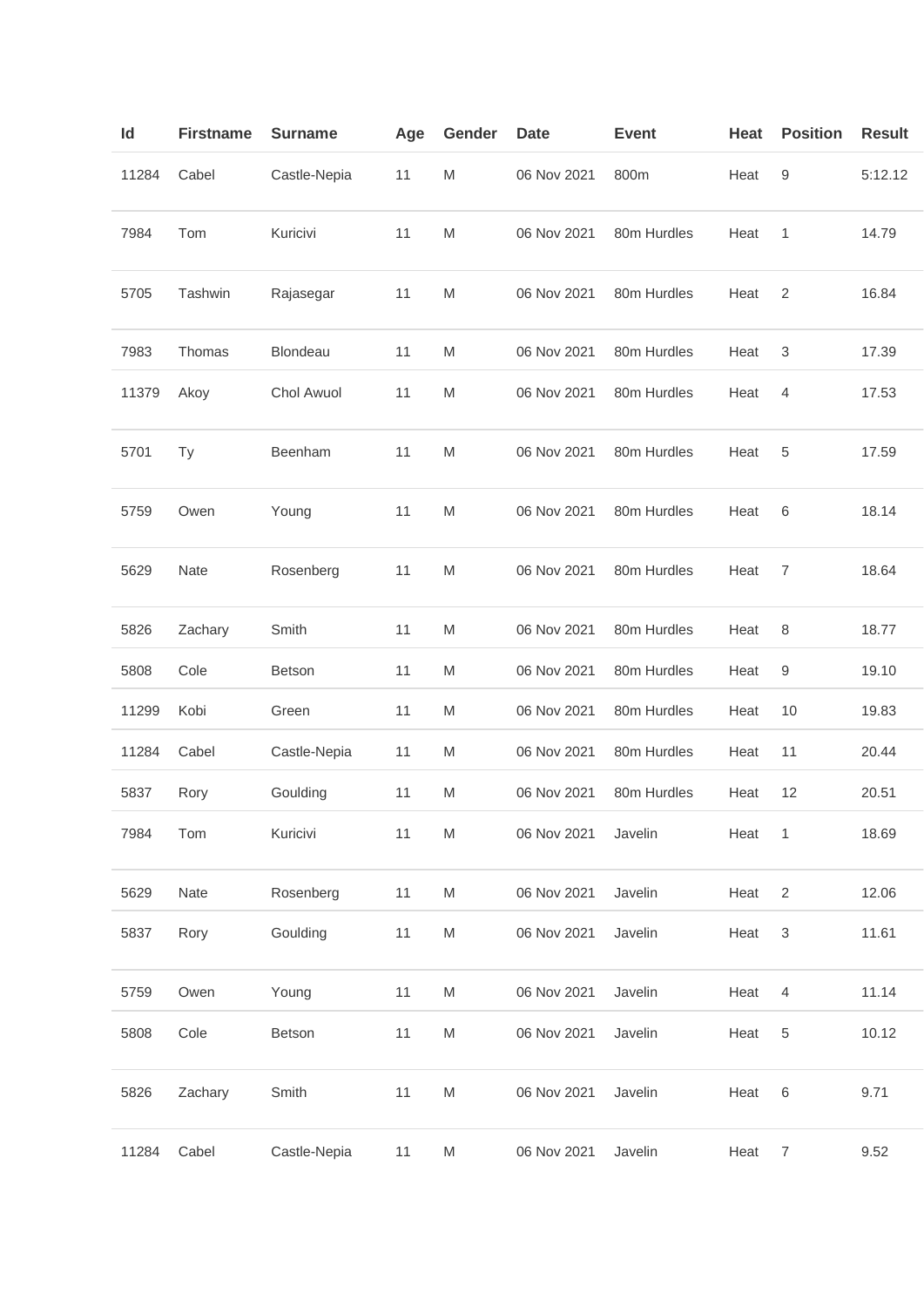| ld    | <b>Firstname</b> | <b>Surname</b> | Age | Gender    | <b>Date</b> | <b>Event</b> | Heat | <b>Position</b>          | <b>Result</b> |
|-------|------------------|----------------|-----|-----------|-------------|--------------|------|--------------------------|---------------|
| 5705  | Tashwin          | Rajasegar      | 11  | M         | 06 Nov 2021 | Javelin      | Heat | 8                        | 8.44          |
| 7983  | Thomas           | Blondeau       | 11  | M         | 06 Nov 2021 | Javelin      | Heat | 9                        | 7.20          |
| 11299 | Kobi             | Green          | 11  | M         | 06 Nov 2021 | Javelin      | Heat | 10                       | 3.98          |
| 5701  | Ty               | Beenham        | 11  | M         | 06 Nov 2021 | Javelin      | Heat | ÷                        | <b>NA</b>     |
| 11379 | Akoy             | Chol Awuol     | 11  | M         | 06 Nov 2021 | Javelin      | Heat | $\overline{\phantom{m}}$ | <b>NA</b>     |
| 5759  | Owen             | Young          | 11  | ${\sf M}$ | 06 Nov 2021 | Shot 2kg     | Heat | 1                        | 7.01          |
| 7984  | Tom              | Kuricivi       | 11  | M         | 06 Nov 2021 | Shot 2kg     | Heat | 2                        | 6.74          |
| 5808  | Cole             | Betson         | 11  | M         | 06 Nov 2021 | Shot 2kg     | Heat | 3                        | 6.36          |
| 5837  | Rory             | Goulding       | 11  | M         | 06 Nov 2021 | Shot 2kg     | Heat | 4                        | 6.29          |
| 11379 | Akoy             | Chol Awuol     | 11  | M         | 06 Nov 2021 | Shot 2kg     | Heat | 5                        | 5.67          |
| 5701  | Ty               | Beenham        | 11  | M         | 06 Nov 2021 | Shot 2kg     | Heat | 5                        | 5.67          |
| 11284 | Cabel            | Castle-Nepia   | 11  | M         | 06 Nov 2021 | Shot 2kg     | Heat | $\overline{7}$           | 5.50          |
| 5705  | Tashwin          | Rajasegar      | 11  | M         | 06 Nov 2021 | Shot 2kg     | Heat | 8                        | 4.89          |
| 7983  | Thomas           | Blondeau       | 11  | ${\sf M}$ | 06 Nov 2021 | Shot 2kg     | Heat | $\boldsymbol{9}$         | 4.61          |
| 5629  | Nate             | Rosenberg      | 11  | M         | 06 Nov 2021 | Shot 2kg     | Heat | 10                       | 4.55          |
| 5826  | Zachary          | Smith          | 11  | M         | 06 Nov 2021 | Shot 2kg     | Heat | 11                       | 4.40          |
| 11299 | Kobi             | Green          | 11  | ${\sf M}$ | 06 Nov 2021 | Shot 2kg     | Heat | 12                       | 3.90          |
| 7984  | Tom              | Kuricivi       | 11  | M         | 06 Nov 2021 | Triple Jump  | Heat | $\mathbf{1}$             | 7.98          |
| 5705  | Tashwin          | Rajasegar      | 11  | M         | 06 Nov 2021 | Triple Jump  | Heat | $\sqrt{2}$               | 7.57          |
| 5759  | Owen             | Young          | 11  | M         | 06 Nov 2021 | Triple Jump  | Heat | 3                        | 7.02          |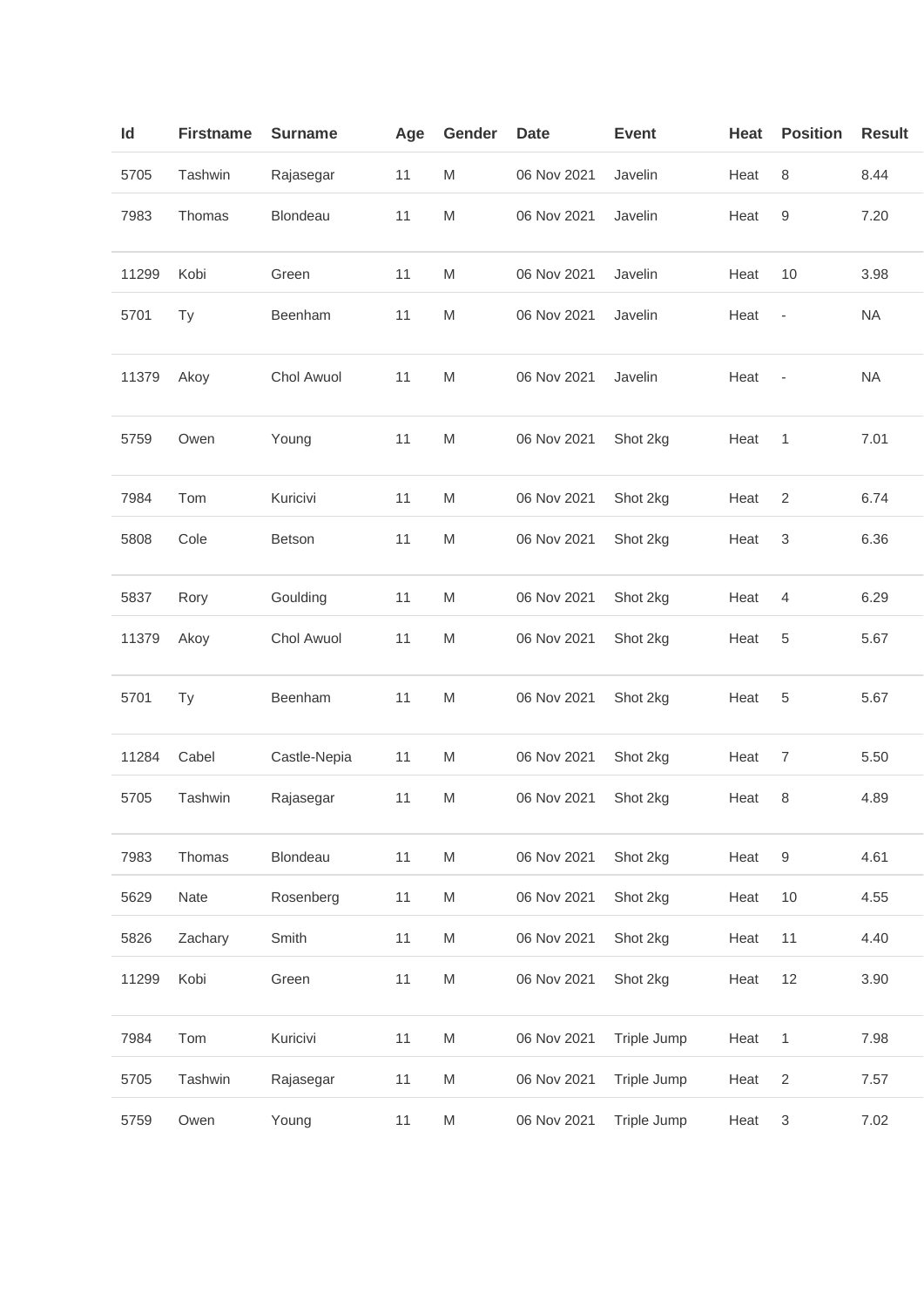| Id    | <b>Firstname</b> | <b>Surname</b>   | Age | Gender    | <b>Date</b> | <b>Event</b> | Heat | <b>Position</b>  | <b>Result</b> |
|-------|------------------|------------------|-----|-----------|-------------|--------------|------|------------------|---------------|
| 7983  | Thomas           | Blondeau         | 11  | M         | 06 Nov 2021 | Triple Jump  | Heat | 4                | 6.95          |
| 5701  | Ty               | Beenham          | 11  | ${\sf M}$ | 06 Nov 2021 | Triple Jump  | Heat | $\,$ 5 $\,$      | 6.77          |
| 5826  | Zachary          | Smith            | 11  | M         | 06 Nov 2021 | Triple Jump  | Heat | 6                | 6.57          |
| 5837  | Rory             | Goulding         | 11  | ${\sf M}$ | 06 Nov 2021 | Triple Jump  | Heat | $\overline{7}$   | 6.20          |
| 11284 | Cabel            | Castle-Nepia     | 11  | M         | 06 Nov 2021 | Triple Jump  | Heat | 8                | 6.18          |
| 5629  | Nate             | Rosenberg        | 11  | M         | 06 Nov 2021 | Triple Jump  | Heat | $\boldsymbol{9}$ | 6.07          |
| 5808  | Cole             | Betson           | 11  | M         | 06 Nov 2021 | Triple Jump  | Heat | 10               | 5.51          |
| 11299 | Kobi             | Green            | 11  | ${\sf M}$ | 06 Nov 2021 | Triple Jump  | Heat | 11               | 5.27          |
| 5671  | Linkin           | Lawrence         | 12  | M         | 06 Nov 2021 | 1500m Walk   | Heat | 1                | 9:37.74       |
| 11302 | Jarrad           | McKail           | 12  | ${\sf M}$ | 06 Nov 2021 | 1500m Walk   | Heat | $\overline{2}$   | 14:19.05      |
| 5641  | Kai              | Gilkes           | 12  | M         | 06 Nov 2021 | 1500m Walk   | Heat | ÷                | 18:48.69      |
| 5711  | Aiden            | Cowgill          | 12  | M         | 06 Nov 2021 | 200m         | Heat | 1                | 30.26         |
| 5655  | Alfie            | Hilditch         | 12  | ${\sf M}$ | 06 Nov 2021 | 200m         | Heat | $\sqrt{2}$       | 32.70         |
| 5660  | Austin           | Green            | 12  | M         | 06 Nov 2021 | 200m         | Heat | 3                | 34.21         |
| 11354 | Joshua           | Hingert          | 12  | M         | 06 Nov 2021 | 200m         | Heat | 4                | 35.43         |
| 11343 | Lincoln          | Youngberry       | 12  | M         | 06 Nov 2021 | 200m         | Heat | 5                | 36.30         |
| 5671  | Linkin           | Lawrence         | 12  | M         | 06 Nov 2021 | 200m         | Heat | 6                | 38.34         |
| 11302 | Jarrad           | McKail           | 12  | M         | 06 Nov 2021 | 200m         | Heat | 7                | 41.70         |
| 11296 | Tremaine         | <b>Broadbent</b> | 12  | M         | 06 Nov 2021 | 200m         | Heat | 8                | 43.54         |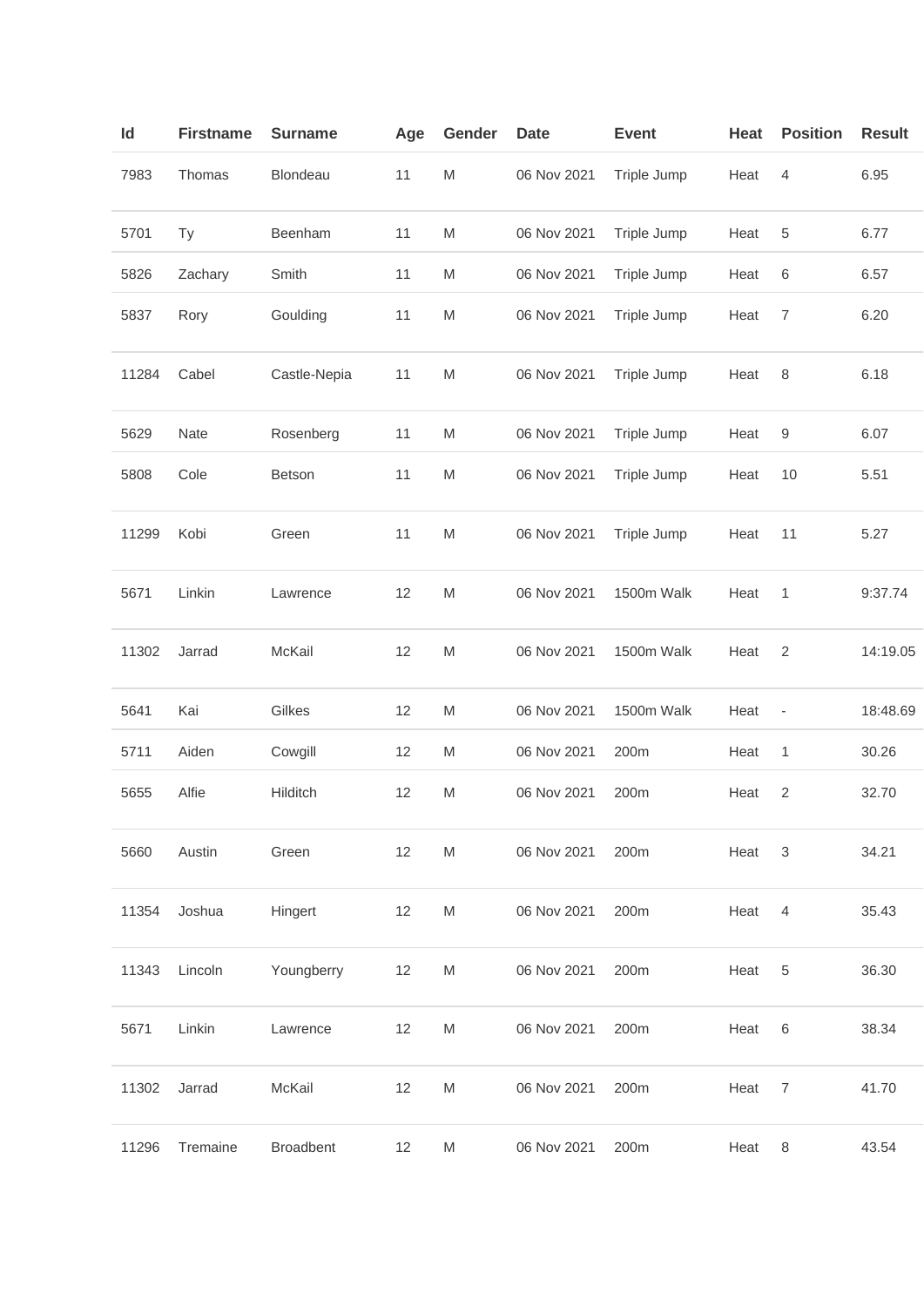| Id    | <b>Firstname</b> | <b>Surname</b>   | Age | Gender    | <b>Date</b> | <b>Event</b> | Heat | <b>Position</b> | <b>Result</b> |
|-------|------------------|------------------|-----|-----------|-------------|--------------|------|-----------------|---------------|
| 5641  | Kai              | Gilkes           | 12  | M         | 06 Nov 2021 | 200m         | Heat | 9               | 1:12.53       |
| 5655  | Alfie            | Hilditch         | 12  | M         | 06 Nov 2021 | 800m         | Heat | 1               | 2:50.29       |
| 5711  | Aiden            | Cowgill          | 12  | M         | 06 Nov 2021 | 800m         | Heat | $\overline{2}$  | 2:57.31       |
| 5660  | Austin           | Green            | 12  | M         | 06 Nov 2021 | 800m         | Heat | 3               | 3:10.55       |
| 11354 | Joshua           | Hingert          | 12  | M         | 06 Nov 2021 | 800m         | Heat | 4               | 3:12.23       |
| 5671  | Linkin           | Lawrence         | 12  | M         | 06 Nov 2021 | 800m         | Heat | 5               | 3:30.64       |
| 11343 | Lincoln          | Youngberry       | 12  | M         | 06 Nov 2021 | 800m         | Heat | 6               | 3:57.36       |
| 11278 | Zakk             | White            | 12  | ${\sf M}$ | 06 Nov 2021 | 800m         | Heat | $\overline{7}$  | 4:10.45       |
| 5634  | <b>Blair</b>     | Posthuma         | 12  | M         | 06 Nov 2021 | 800m         | Heat | 8               | 4:15.50       |
| 11302 | Jarrad           | McKail           | 12  | M         | 06 Nov 2021 | 800m         | Heat | 9               | 5:05.66       |
| 11296 | Tremaine         | <b>Broadbent</b> | 12  | M         | 06 Nov 2021 | 800m         | Heat | 10              | 5:48.74       |
| 5641  | Kai              | Gilkes           | 12  | M         | 06 Nov 2021 | 800m         | Heat | 11              | 8:10.99       |
| 5711  | Aiden            | Cowgill          | 12  | M         | 06 Nov 2021 | 80m Hurdles  | Heat | 1               | 13.85         |
| 5655  | Alfie            | Hilditch         | 12  | M         | 06 Nov 2021 | 80m Hurdles  | Heat | 2               | 17.10         |
| 11354 | Joshua           | Hingert          | 12  | M         | 06 Nov 2021 | 80m Hurdles  | Heat | 3               | 17.36         |
| 11278 | Zakk             | White            | 12  | M         | 06 Nov 2021 | 80m Hurdles  | Heat | 4               | 19.07         |
| 5660  | Austin           | Green            | 12  | M         | 06 Nov 2021 | 80m Hurdles  | Heat | 5               | 20.20         |
| 11302 | Jarrad           | McKail           | 12  | M         | 06 Nov 2021 | 80m Hurdles  | Heat | 6               | 21.73         |
| 5671  | Linkin           | Lawrence         | 12  | M         | 06 Nov 2021 | 80m Hurdles  | Heat | 7               | 21.85         |
| 5634  | Blair            | Posthuma         | 12  | M         | 06 Nov 2021 | 80m Hurdles  | Heat | 8               | 22.84         |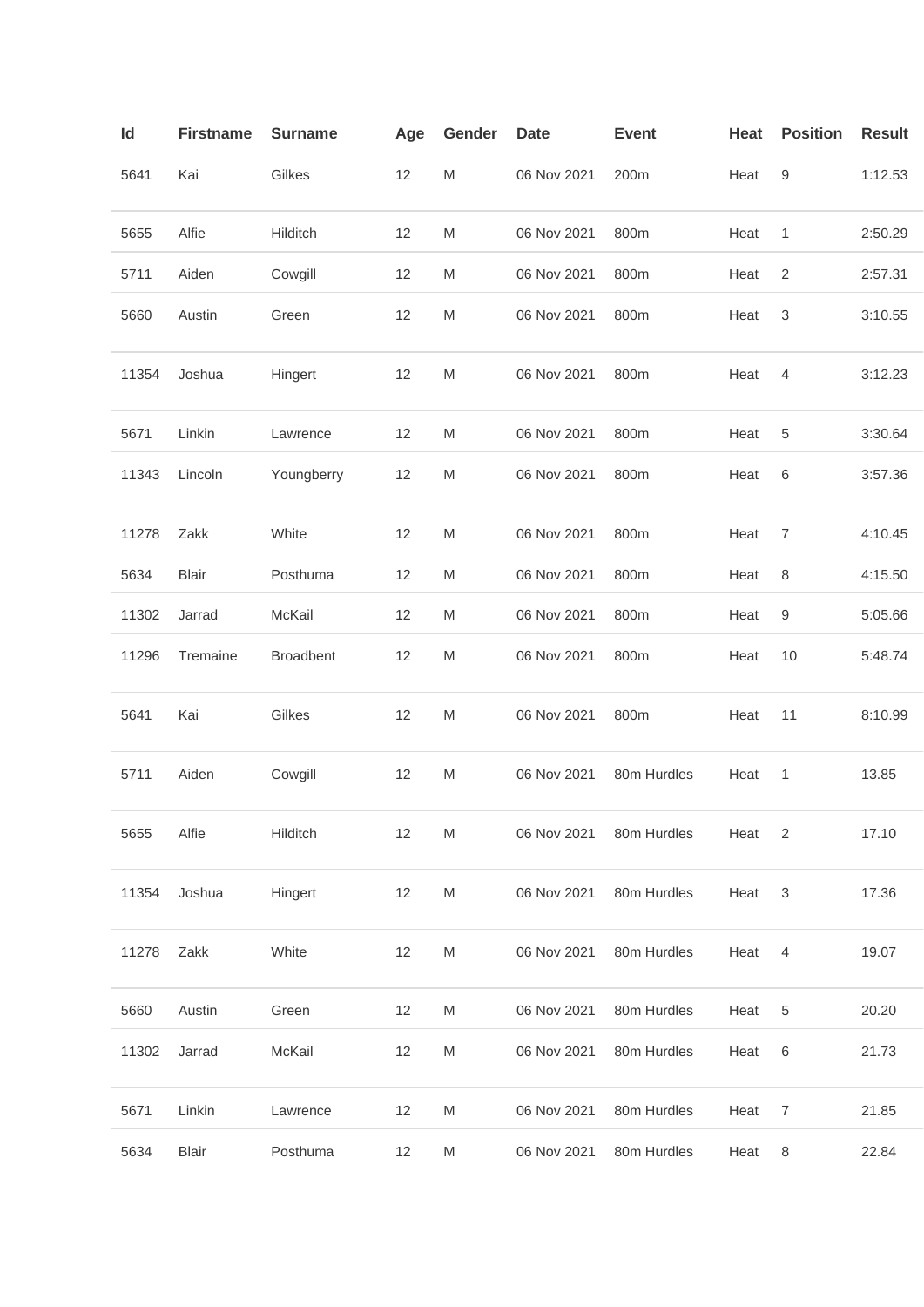| Id    | <b>Firstname</b> | <b>Surname</b>   | Age | Gender | <b>Date</b> | <b>Event</b> | Heat | <b>Position</b> | <b>Result</b> |
|-------|------------------|------------------|-----|--------|-------------|--------------|------|-----------------|---------------|
| 11296 | Tremaine         | <b>Broadbent</b> | 12  | M      | 06 Nov 2021 | 80m Hurdles  | Heat | 9               | 25.01         |
| 5641  | Kai              | Gilkes           | 12  | M      | 06 Nov 2021 | 80m Hurdles  | Heat | 10              | 55.32         |
| 5655  | Alfie            | Hilditch         | 12  | M      | 06 Nov 2021 | Javelin      | Heat | 1               | 33.42         |
| 5660  | Austin           | Green            | 12  | M      | 06 Nov 2021 | Javelin      | Heat | $\overline{2}$  | 22.48         |
| 5711  | Aiden            | Cowgill          | 12  | M      | 06 Nov 2021 | Javelin      | Heat | 3               | 14.87         |
| 11343 | Lincoln          | Youngberry       | 12  | M      | 06 Nov 2021 | Javelin      | Heat | 4               | 13.23         |
| 11278 | Zakk             | White            | 12  | M      | 06 Nov 2021 | Javelin      | Heat | 5               | 13.06         |
| 11302 | Jarrad           | McKail           | 12  | M      | 06 Nov 2021 | Javelin      | Heat | 6               | 9.73          |
| 5671  | Linkin           | Lawrence         | 12  | M      | 06 Nov 2021 | Javelin      | Heat | 7               | 8.88          |
| 11296 | Tremaine         | Broadbent        | 12  | M      | 06 Nov 2021 | Javelin      | Heat | 8               | 8.18          |
| 5641  | Kai              | Gilkes           | 12  | M      | 06 Nov 2021 | Javelin      | Heat | 9               | 7.07          |
| 11354 | Joshua           | Hingert          | 12  | M      | 06 Nov 2021 | Javelin      | Heat | 10              | 5.59          |
| 11343 | Lincoln          | Youngberry       | 12  | M      | 06 Nov 2021 | Shot 2kg     | Heat | 1               | 9.03          |
| 5655  | Alfie            | Hilditch         | 12  | M      | 06 Nov 2021 | Shot 2kg     | Heat | $\overline{2}$  | 7.90          |
| 5660  | Austin           | Green            | 12  | M      | 06 Nov 2021 | Shot 2kg     | Heat | 3               | 7.38          |
| 11354 | Joshua           | Hingert          | 12  | M      | 06 Nov 2021 | Shot 2kg     | Heat | 4               | 6.27          |
| 11302 | Jarrad           | McKail           | 12  | M      | 06 Nov 2021 | Shot 2kg     | Heat | 5               | 6.00          |
| 11278 | Zakk             | White            | 12  | M      | 06 Nov 2021 | Shot 2kg     | Heat | 6               | 4.92          |
| 11296 | Tremaine         | <b>Broadbent</b> | 12  | M      | 06 Nov 2021 | Shot 2kg     | Heat | 7               | 4.80          |
| 5634  | <b>Blair</b>     | Posthuma         | 12  | M      | 06 Nov 2021 | Shot 2kg     | Heat | 8               | 4.68          |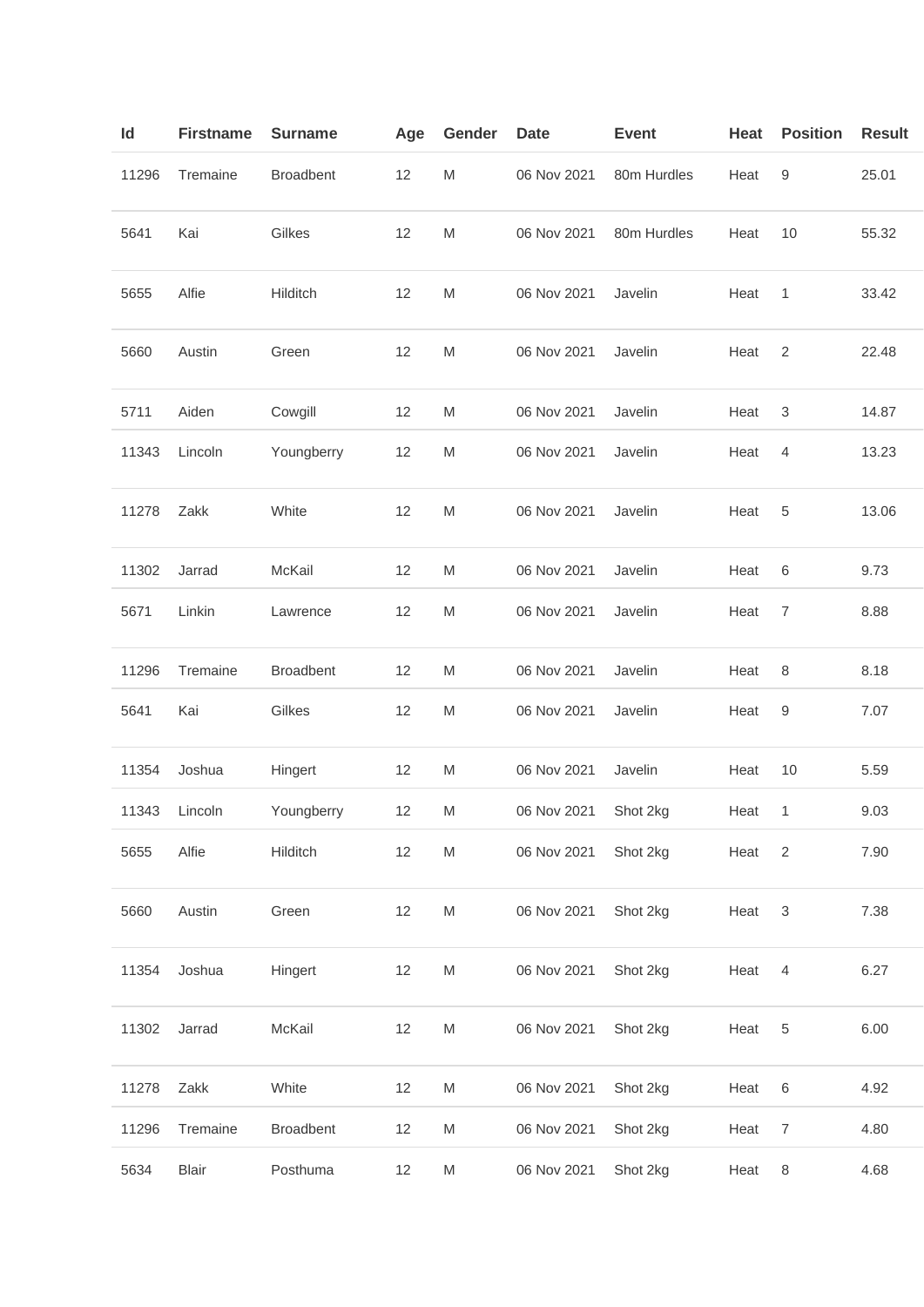| ld    | <b>Firstname</b> | <b>Surname</b>   | Age | Gender    | Date        | <b>Event</b> | Heat | <b>Position</b>              | <b>Result</b> |
|-------|------------------|------------------|-----|-----------|-------------|--------------|------|------------------------------|---------------|
| 5671  | Linkin           | Lawrence         | 12  | M         | 06 Nov 2021 | Shot 2kg     | Heat | 9                            | 3.44          |
| 5641  | Kai              | Gilkes           | 12  | M         | 06 Nov 2021 | Shot 2kg     | Heat | 10                           | 2.82          |
| 5711  | Aiden            | Cowgill          | 12  | M         | 06 Nov 2021 | Triple Jump  | Heat | $\mathbf{1}$                 | 9.06          |
| 5655  | Alfie            | Hilditch         | 12  | M         | 06 Nov 2021 | Triple Jump  | Heat | $\overline{c}$               | 9.02          |
| 5660  | Austin           | Green            | 12  | M         | 06 Nov 2021 | Triple Jump  | Heat | $\sqrt{3}$                   | 7.86          |
| 11354 | Joshua           | Hingert          | 12  | M         | 06 Nov 2021 | Triple Jump  | Heat | $\overline{4}$               | 7.20          |
| 11343 | Lincoln          | Youngberry       | 12  | M         | 06 Nov 2021 | Triple Jump  | Heat | 5                            | 7.02          |
| 11278 | Zakk             | White            | 12  | ${\sf M}$ | 06 Nov 2021 | Triple Jump  | Heat | 6                            | 6.36          |
| 5671  | Linkin           | Lawrence         | 12  | ${\sf M}$ | 06 Nov 2021 | Triple Jump  | Heat | 7                            | 6.06          |
| 11296 | Tremaine         | <b>Broadbent</b> | 12  | M         | 06 Nov 2021 | Triple Jump  | Heat | 8                            | 5.91          |
| 5634  | <b>Blair</b>     | Posthuma         | 12  | M         | 06 Nov 2021 | Triple Jump  | Heat | 9                            | 5.49          |
| 11302 | Jarrad           | McKail           | 12  | M         | 06 Nov 2021 | Triple Jump  | Heat | 10                           | 5.33          |
| 5641  | Kai              | Gilkes           | 12  | M         | 06 Nov 2021 | Triple Jump  | Heat | -                            | <b>NA</b>     |
| 5639  | Aidan            | Edmondstone      | 13  | M         | 06 Nov 2021 | 1500m Walk   | Heat | 1                            | 10:51.15      |
| 5626  | Joshua           | Payne            | 13  | M         | 06 Nov 2021 | 1500m Walk   | Heat | $\overline{2}$               | 11:46.77      |
| 5825  | <b>Brodie</b>    | Smith            | 13  | M         | 06 Nov 2021 | 1500m Walk   | Heat | $\qquad \qquad \blacksquare$ | 12:41.50      |
| 5823  | Gabriel          | Gastev           | 13  | M         | 06 Nov 2021 | 1500m Walk   | Heat | $\overline{\phantom{a}}$     | 17:35.60      |
| 11312 | Kyan             | Pirihi           | 13  | M         | 06 Nov 2021 | 1500m Walk   | Heat | $\qquad \qquad \blacksquare$ | 13:43.41      |
| 5824  | Zack             | Gorter           | 13  | M         | 06 Nov 2021 | 1500m Walk   | Heat | $\qquad \qquad -$            | 13:42.62      |
| 11312 | Kyan             | Pirihi           | 13  | M         | 06 Nov 2021 | 200m         | Heat | 1                            | 29.66         |
| 12457 | Campbell         | Senz             | 13  | M         | 06 Nov 2021 | 200m         | Heat | $\overline{2}$               | 30.06         |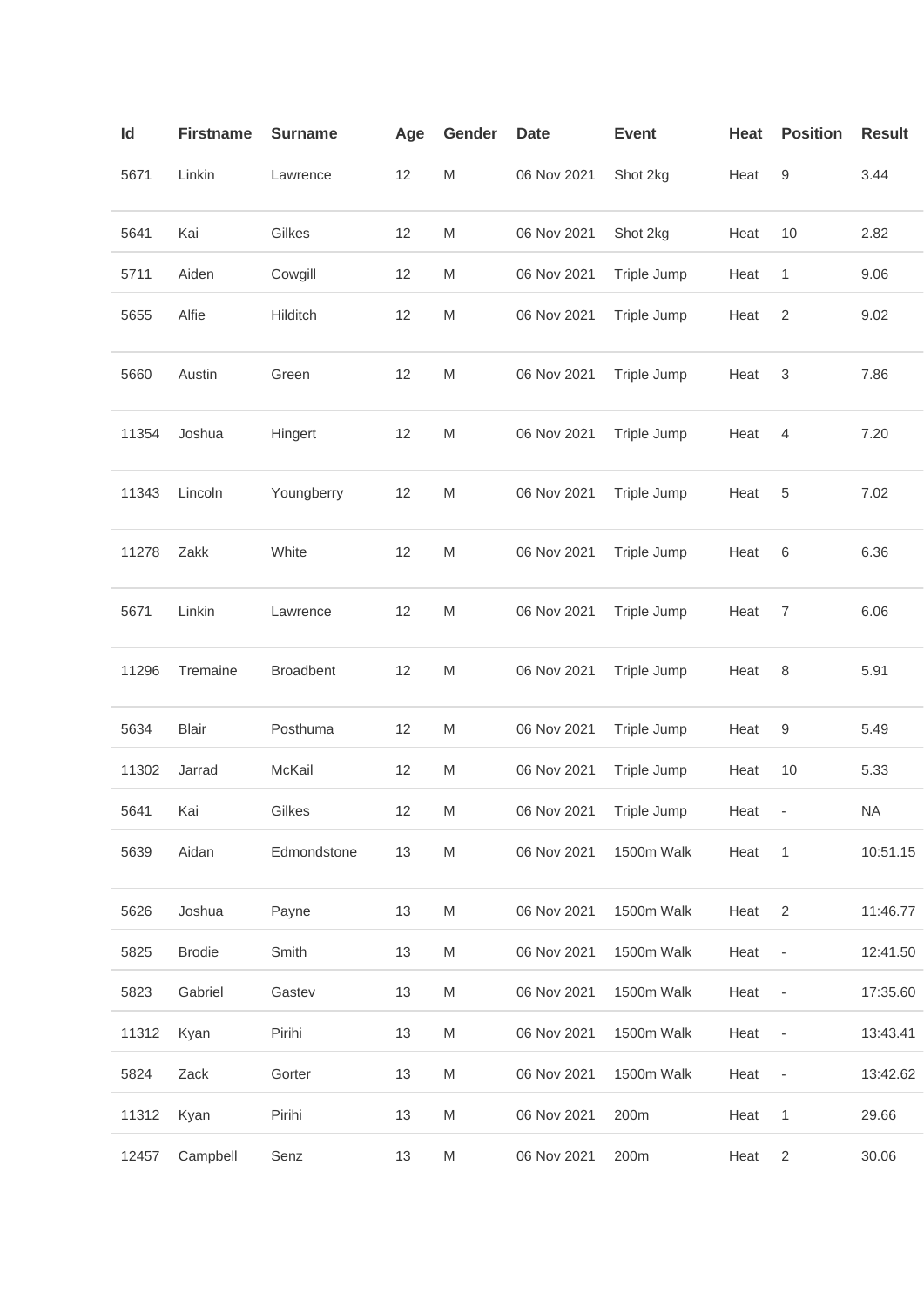| ld    | <b>Firstname</b> | <b>Surname</b>  | Age | Gender                                                                                | <b>Date</b> | <b>Event</b> | Heat | <b>Position</b> | <b>Result</b> |
|-------|------------------|-----------------|-----|---------------------------------------------------------------------------------------|-------------|--------------|------|-----------------|---------------|
| 5760  | Toby             | Arnold          | 13  | M                                                                                     | 06 Nov 2021 | 200m         | Heat | 3               | 30.37         |
| 5832  | Paul             | Blondeau        | 13  | M                                                                                     | 06 Nov 2021 | 200m         | Heat | 4               | 31.01         |
| 5616  | Lachlan          | <b>Buchan</b>   | 13  | M                                                                                     | 06 Nov 2021 | 200m         | Heat | 5               | 31.94         |
| 5639  | Aidan            | Edmondstone     | 13  | M                                                                                     | 06 Nov 2021 | 200m         | Heat | 6               | 32.23         |
| 5752  | Fletcher         | <b>Street</b>   | 13  | M                                                                                     | 06 Nov 2021 | 200m         | Heat | 7               | 35.82         |
| 8227  | Koby             | <b>Brooks</b>   | 13  | M                                                                                     | 06 Nov 2021 | 200m         | Heat | 8               | 36.01         |
| 5626  | Joshua           | Payne           | 13  | M                                                                                     | 06 Nov 2021 | 200m         | Heat | 9               | 36.04         |
| 5825  | <b>Brodie</b>    | Smith           | 13  | M                                                                                     | 06 Nov 2021 | 200m         | Heat | 10              | 38.76         |
| 5823  | Gabriel          | Gastev          | 13  | M                                                                                     | 06 Nov 2021 | 200m         | Heat | 11              | 41.19         |
| 5832  | Paul             | <b>Blondeau</b> | 13  | M                                                                                     | 06 Nov 2021 | 800m         | Heat | 1               | 2:43.36       |
| 5760  | Toby             | Arnold          | 13  | M                                                                                     | 06 Nov 2021 | 800m         | Heat | 2               | 2:44.26       |
| 5639  | Aidan            | Edmondstone     | 13  | M                                                                                     | 06 Nov 2021 | 800m         | Heat | 3               | 2:46.17       |
| 12457 | Campbell         | Senz            | 13  | M                                                                                     | 06 Nov 2021 | 800m         | Heat | 4               | 2:46.37       |
| 5752  | Fletcher         | <b>Street</b>   | 13  | M                                                                                     | 06 Nov 2021 | 800m         | Heat | 5               | 3:16.85       |
| 5823  | Gabriel          | Gastev          | 13  | M                                                                                     | 06 Nov 2021 | 800m         | Heat | 6               | 3:24.65       |
| 5825  | <b>Brodie</b>    | Smith           | 13  | ${\sf M}$                                                                             | 06 Nov 2021 | 800m         | Heat | $\overline{7}$  | 3:29.25       |
| 8227  | Koby             | <b>Brooks</b>   | 13  | $\mathsf{M}% _{T}=\mathsf{M}_{T}\!\left( a,b\right) ,\ \mathsf{M}_{T}=\mathsf{M}_{T}$ | 06 Nov 2021 | 800m         | Heat | 8               | 3:29.45       |
| 5626  | Joshua           | Payne           | 13  | M                                                                                     | 06 Nov 2021 | 800m         | Heat | 9               | 3:30.77       |
| 11312 | Kyan             | Pirihi          | 13  | M                                                                                     | 06 Nov 2021 | 80m Hurdles  | Heat | 1               | 14.89         |
| 5832  | Paul             | Blondeau        | 13  | M                                                                                     | 06 Nov 2021 | 80m Hurdles  | Heat | $\overline{2}$  | 15.19         |
| 12457 | Campbell         | Senz            | 13  | M                                                                                     | 06 Nov 2021 | 80m Hurdles  | Heat | 3               | 16.49         |
| 5824  | Zack             | Gorter          | 13  | ${\sf M}$                                                                             | 06 Nov 2021 | 80m Hurdles  | Heat | $\overline{4}$  | 18.29         |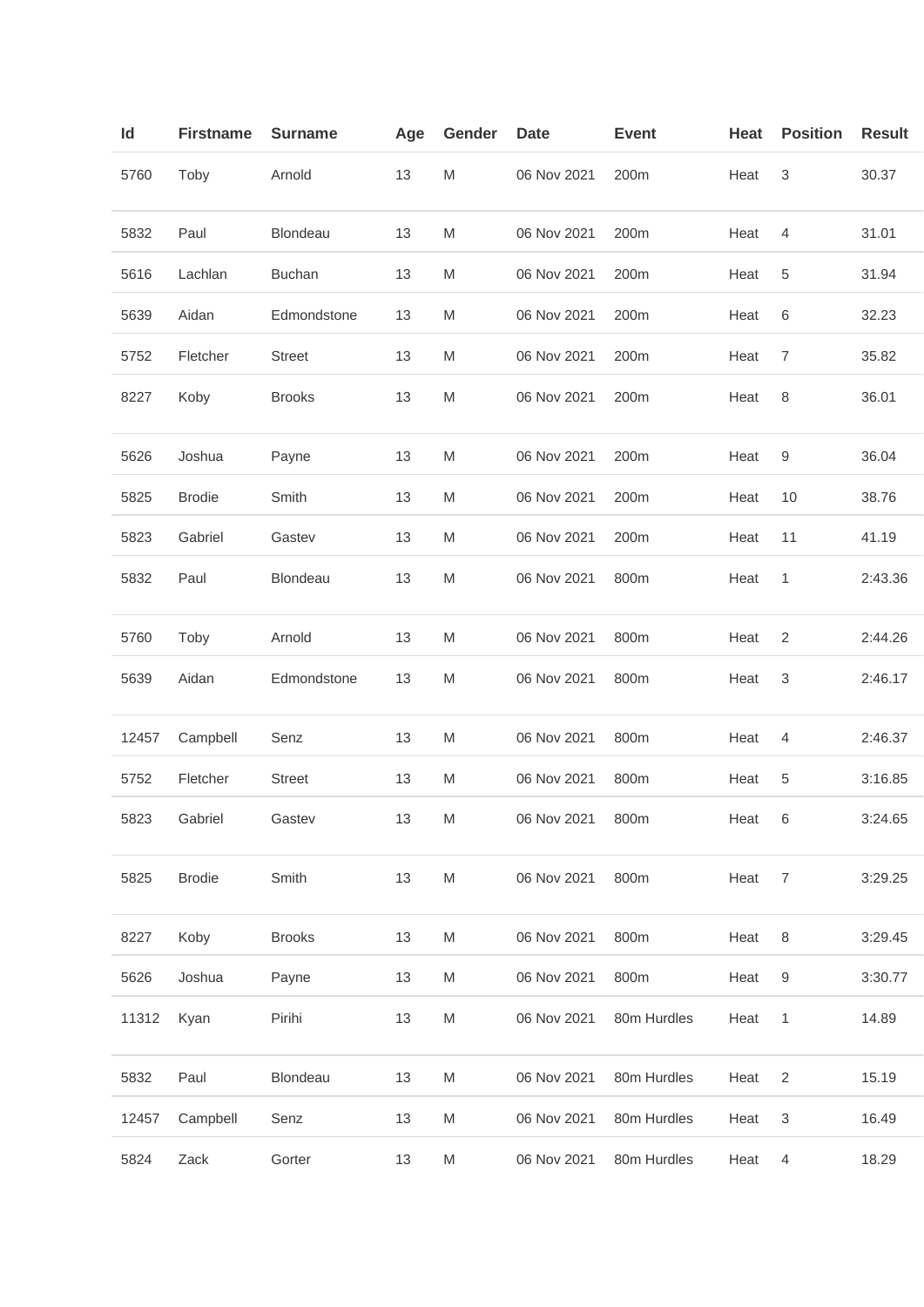| Id    | <b>Firstname</b> | <b>Surname</b> | Age | Gender    | <b>Date</b> | <b>Event</b> | Heat | <b>Position</b> | <b>Result</b> |
|-------|------------------|----------------|-----|-----------|-------------|--------------|------|-----------------|---------------|
| 5760  | Toby             | Arnold         | 13  | M         | 06 Nov 2021 | 80m Hurdles  | Heat | 5               | 18.52         |
| 5616  | Lachlan          | <b>Buchan</b>  | 13  | M         | 06 Nov 2021 | 80m Hurdles  | Heat | 6               | 18.93         |
| 5639  | Aidan            | Edmondstone    | 13  | M         | 06 Nov 2021 | 80m Hurdles  | Heat | 7               | 19.33         |
| 5825  | <b>Brodie</b>    | Smith          | 13  | M         | 06 Nov 2021 | 80m Hurdles  | Heat | 8               | 19.43         |
| 5752  | Fletcher         | <b>Street</b>  | 13  | M         | 06 Nov 2021 | 80m Hurdles  | Heat | 9               | 19.98         |
| 5823  | Gabriel          | Gastev         | 13  | M         | 06 Nov 2021 | 80m Hurdles  | Heat | 10              | 20.13         |
| 5626  | Joshua           | Payne          | 13  | M         | 06 Nov 2021 | 80m Hurdles  | Heat | 11              | 22.13         |
| 8227  | Koby             | <b>Brooks</b>  | 13  | M         | 06 Nov 2021 | 80m Hurdles  | Heat | 12              | 28.33         |
| 5639  | Aidan            | Edmondstone    | 13  | M         | 06 Nov 2021 | Javelin      | Heat | 1               | 23.61         |
| 5760  | Toby             | Arnold         | 13  | M         | 06 Nov 2021 | Javelin      | Heat | $\overline{2}$  | 18.35         |
| 5752  | Fletcher         | <b>Street</b>  | 13  | M         | 06 Nov 2021 | Javelin      | Heat | 3               | 16.20         |
| 11312 | Kyan             | Pirihi         | 13  | M         | 06 Nov 2021 | Javelin      | Heat | 4               | 15.21         |
| 5832  | Paul             | Blondeau       | 13  | M         | 06 Nov 2021 | Javelin      | Heat | 5               | 13.93         |
| 12457 | Campbell         | Senz           | 13  | M         | 06 Nov 2021 | Javelin      | Heat | 6               | 13.90         |
| 5824  | Zack             | Gorter         | 13  | M         | 06 Nov 2021 | Javelin      | Heat | $\overline{7}$  | 13.37         |
| 5825  | <b>Brodie</b>    | Smith          | 13  | ${\sf M}$ | 06 Nov 2021 | Javelin      | Heat | 8               | 11.92         |
| 8227  | Koby             | <b>Brooks</b>  | 13  | M         | 06 Nov 2021 | Javelin      | Heat | 9               | 11.48         |
| 5823  | Gabriel          | Gastev         | 13  | M         | 06 Nov 2021 | Javelin      | Heat | 10              | 9.37          |
| 5626  | Joshua           | Payne          | 13  | M         | 06 Nov 2021 | Javelin      | Heat | 11              | 8.29          |
| 5760  | Toby             | Arnold         | 13  | M         | 06 Nov 2021 | Shot 3kg     | Heat | 1               | 7.39          |
| 11312 | Kyan             | Pirihi         | 13  | ${\sf M}$ | 06 Nov 2021 | Shot 3kg     | Heat | $\overline{2}$  | 7.21          |
| 5639  | Aidan            | Edmondstone    | 13  | M         | 06 Nov 2021 | Shot 3kg     | Heat | 3               | 7.15          |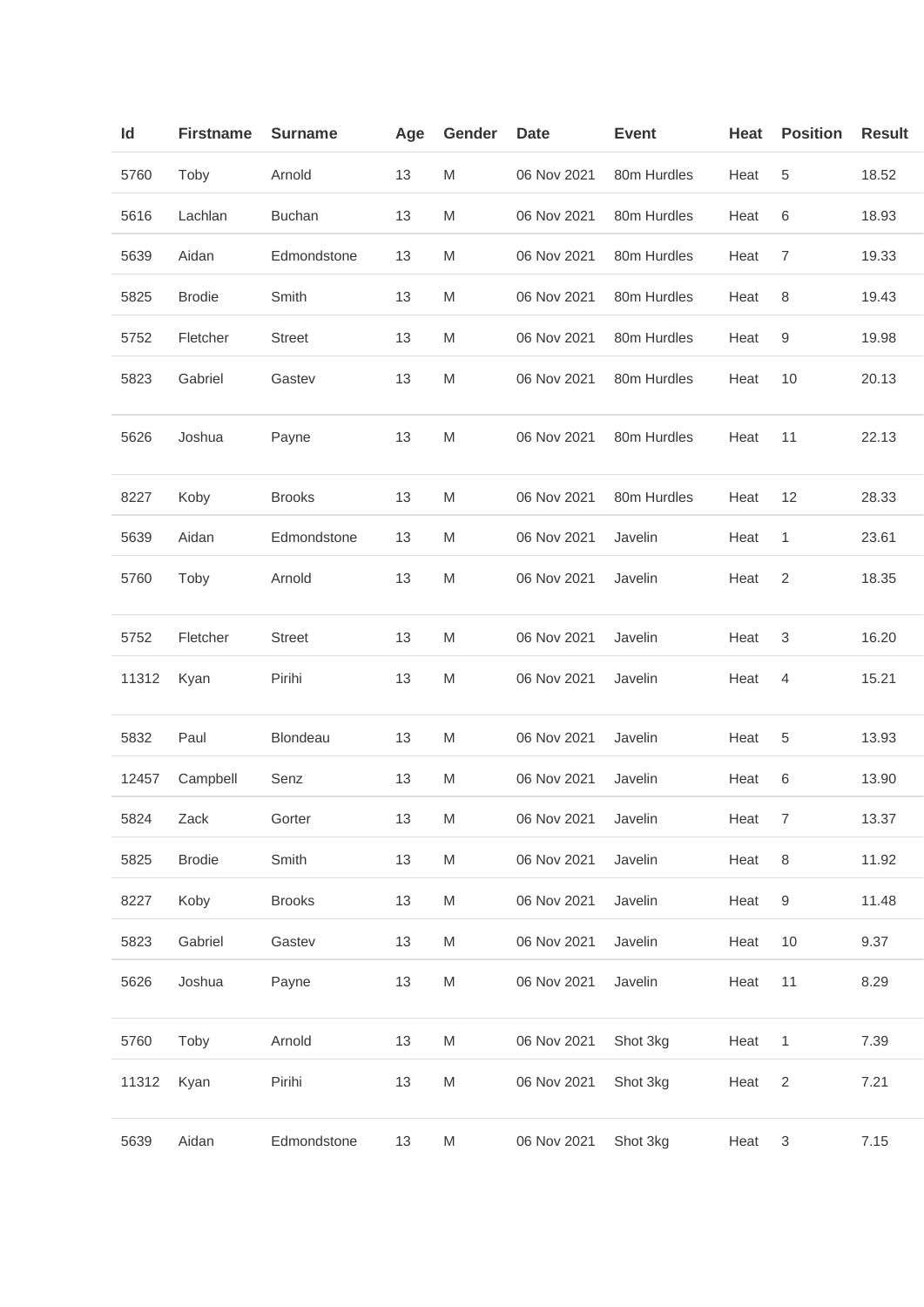| ld    | <b>Firstname</b> | <b>Surname</b> | Age | Gender                                                                                                     | <b>Date</b> | <b>Event</b> | Heat | <b>Position</b> | <b>Result</b> |
|-------|------------------|----------------|-----|------------------------------------------------------------------------------------------------------------|-------------|--------------|------|-----------------|---------------|
| 5752  | Fletcher         | <b>Street</b>  | 13  | M                                                                                                          | 06 Nov 2021 | Shot 3kg     | Heat | 4               | 6.89          |
| 5823  | Gabriel          | Gastev         | 13  | M                                                                                                          | 06 Nov 2021 | Shot 3kg     | Heat | 5               | 6.77          |
| 5824  | Zack             | Gorter         | 13  | ${\sf M}$                                                                                                  | 06 Nov 2021 | Shot 3kg     | Heat | 6               | 6.23          |
| 12457 | Campbell         | Senz           | 13  | M                                                                                                          | 06 Nov 2021 | Shot 3kg     | Heat | 7               | 5.87          |
| 5832  | Paul             | Blondeau       | 13  | M                                                                                                          | 06 Nov 2021 | Shot 3kg     | Heat | 8               | 5.43          |
| 5626  | Joshua           | Payne          | 13  | M                                                                                                          | 06 Nov 2021 | Shot 3kg     | Heat | 9               | 5.23          |
| 5825  | <b>Brodie</b>    | Smith          | 13  | ${\sf M}$                                                                                                  | 06 Nov 2021 | Shot 3kg     | Heat | 10              | 5.20          |
| 8227  | Koby             | <b>Brooks</b>  | 13  | ${\sf M}$                                                                                                  | 06 Nov 2021 | Shot 3kg     | Heat | 11              | 4.54          |
| 5832  | Paul             | Blondeau       | 13  | M                                                                                                          | 06 Nov 2021 | Triple Jump  | Heat | 1               | 10.14         |
| 12457 | Campbell         | Senz           | 13  | M                                                                                                          | 06 Nov 2021 | Triple Jump  | Heat | 2               | 9.91          |
| 5760  | Toby             | Arnold         | 13  | M                                                                                                          | 06 Nov 2021 | Triple Jump  | Heat | 3               | 9.71          |
| 5824  | Zack             | Gorter         | 13  | M                                                                                                          | 06 Nov 2021 | Triple Jump  | Heat | 4               | 9.38          |
| 11312 | Kyan             | Pirihi         | 13  | $\mathsf{M}% _{T}=\mathsf{M}_{T}\!\left( a,b\right) ,\ \mathsf{M}_{T}=\mathsf{M}_{T}\!\left( a,b\right) ,$ | 06 Nov 2021 | Triple Jump  | Heat | 5               | 8.99          |
| 5752  | Fletcher         | <b>Street</b>  | 13  | $\mathsf{M}% _{T}=\mathsf{M}_{T}\!\left( a,b\right) ,\ \mathsf{M}_{T}=\mathsf{M}_{T}\!\left( a,b\right) ,$ | 06 Nov 2021 | Triple Jump  | Heat | 6               | 8.72          |
| 5639  | Aidan            | Edmondstone    | 13  | M                                                                                                          | 06 Nov 2021 | Triple Jump  | Heat | $\overline{7}$  | 8.33          |
| 5626  | Joshua           | Payne          | 13  | $\mathsf{M}% _{T}=\mathsf{M}_{T}\!\left( a,b\right) ,\ \mathsf{M}_{T}=\mathsf{M}_{T}\!\left( a,b\right) ,$ | 06 Nov 2021 | Triple Jump  | Heat | 8               | 7.81          |
| 5616  | Lachlan          | <b>Buchan</b>  | 13  | ${\sf M}$                                                                                                  | 06 Nov 2021 | Triple Jump  | Heat | $\mathsf 9$     | 7.77          |
| 5825  | <b>Brodie</b>    | Smith          | 13  | $\mathsf{M}% _{T}=\mathsf{M}_{T}\!\left( a,b\right) ,\ \mathsf{M}_{T}=\mathsf{M}_{T}\!\left( a,b\right) ,$ | 06 Nov 2021 | Triple Jump  | Heat | $10$            | 7.59          |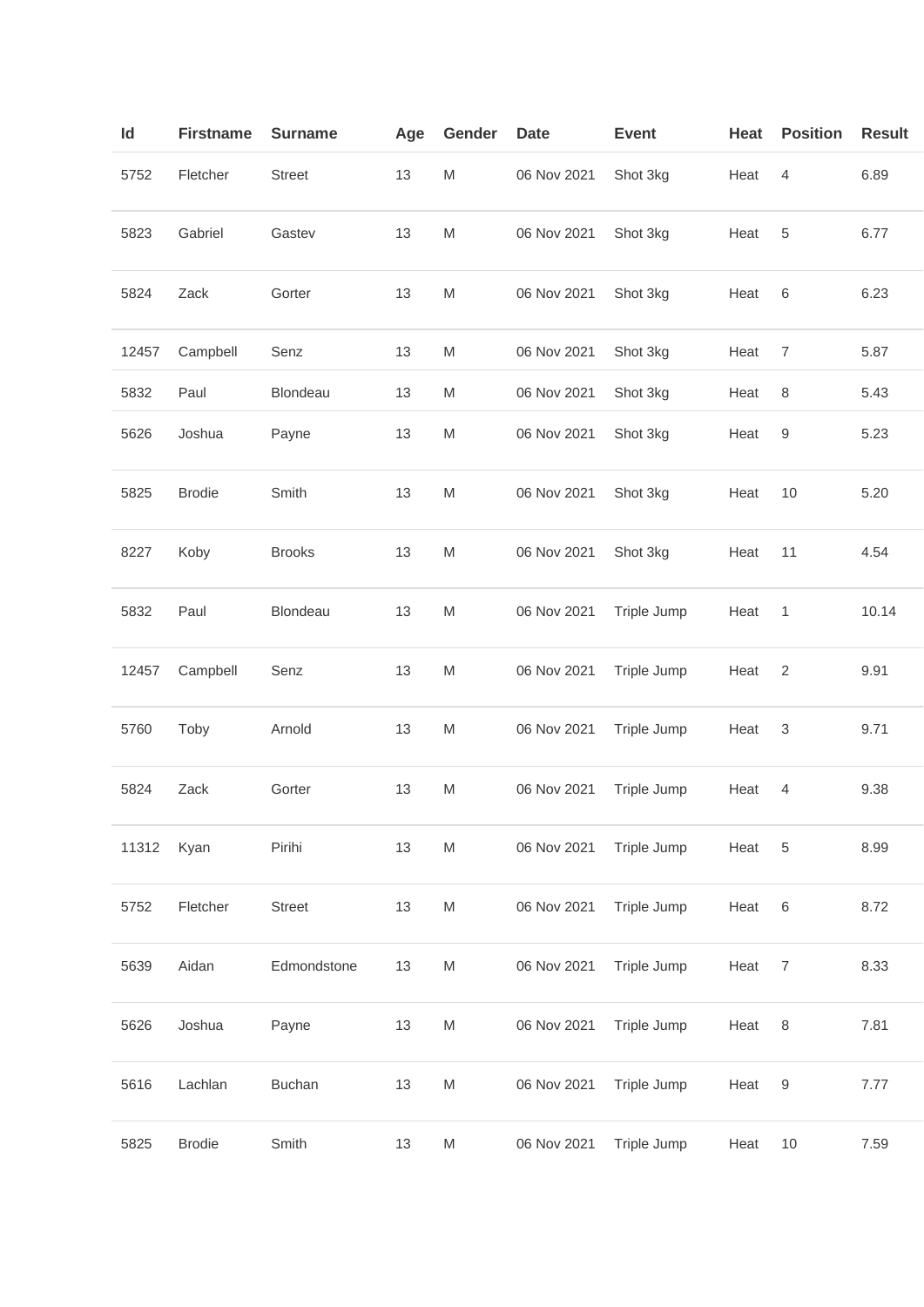| ld    | <b>Firstname</b> | <b>Surname</b>      | Age | Gender | <b>Date</b> | <b>Event</b> | Heat | <b>Position</b>              | <b>Result</b> |
|-------|------------------|---------------------|-----|--------|-------------|--------------|------|------------------------------|---------------|
| 5823  | Gabriel          | Gastev              | 13  | M      | 06 Nov 2021 | Triple Jump  | Heat | 11                           | 7.03          |
| 8227  | Koby             | <b>Brooks</b>       | 13  | M      | 06 Nov 2021 | Triple Jump  | Heat | 12                           | 5.62          |
| 5672  | Luke             | Lawrence            | 14  | M      | 06 Nov 2021 | 1500m Walk   | Heat | 1                            | 8:19.02       |
| 5777  | Flynn            | Aquilina            | 14  | M      | 06 Nov 2021 | 1500m Walk   | Heat | $\overline{2}$               | 10:16.36      |
| 5675  | Dylan            | Johnston            | 14  | M      | 06 Nov 2021 | 1500m Walk   | Heat | $\qquad \qquad \blacksquare$ | 13:11.92      |
| 11313 | Cameron          | Findlay             | 14  | M      | 06 Nov 2021 | 1500m Walk   | Heat | $\overline{\phantom{a}}$     | 12:17.07      |
| 5777  | Flynn            | Aquilina            | 14  | M      | 06 Nov 2021 | 200m         | Heat | 1                            | 30.84         |
| 7976  | Cody             | Gilbert             | 14  | M      | 06 Nov 2021 | 200m         | Heat | $\sqrt{2}$                   | 32.41         |
| 5693  | Corbin           | Conway-<br>Mortimer | 14  | M      | 06 Nov 2021 | 200m         | Heat | 3                            | 32.72         |
| 5672  | Luke             | Lawrence            | 14  | M      | 06 Nov 2021 | 200m         | Heat | 4                            | 32.75         |
| 11313 | Cameron          | Findlay             | 14  | M      | 06 Nov 2021 | 200m         | Heat | 5                            | 33.21         |
| 5675  | Dylan            | Johnston            | 14  | M      | 06 Nov 2021 | 200m         | Heat | 6                            | 34.25         |
| 5805  | <b>Blake</b>     | Vos                 | 14  | M      | 06 Nov 2021 | 200m         | Heat | 7                            | 49.23         |
| 7976  | Cody             | Gilbert             | 14  | M      | 06 Nov 2021 | 800m         | Heat | $\overline{1}$               | 2:44.50       |
| 5777  | Flynn            | Aquilina            | 14  | M      | 06 Nov 2021 | 800m         | Heat | $\overline{2}$               | 2:46.46       |
| 5690  | Albert           | Turner              | 14  | M      | 06 Nov 2021 | 800m         | Heat | $\ensuremath{\mathsf{3}}$    | 2:59.64       |
| 5693  | Corbin           | Conway-<br>Mortimer | 14  | M      | 06 Nov 2021 | 800m         | Heat | 4                            | 3:03.66       |
| 11313 | Cameron          | Findlay             | 14  | M      | 06 Nov 2021 | 800m         | Heat | 5                            | 3:15.20       |
| 5672  | Luke             | Lawrence            | 14  | M      | 06 Nov 2021 | 800m         | Heat | 6                            | 3:16.66       |
| 5675  | Dylan            | Johnston            | 14  | M      | 06 Nov 2021 | 800m         | Heat | $\overline{7}$               | 3:44.23       |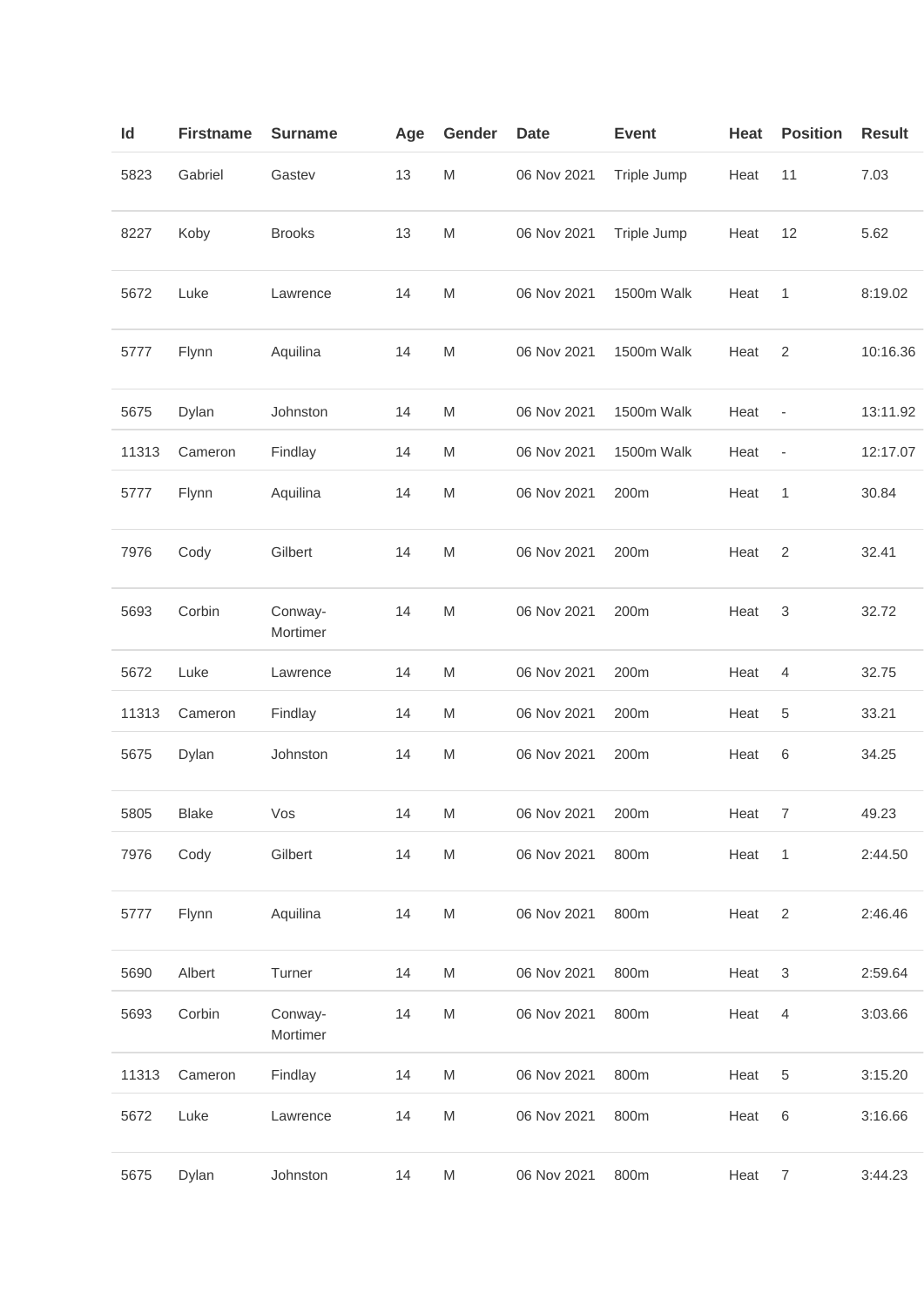| Id    | <b>Firstname</b> | <b>Surname</b>      | Age | Gender    | <b>Date</b> | <b>Event</b> | Heat | <b>Position</b>           | <b>Result</b> |
|-------|------------------|---------------------|-----|-----------|-------------|--------------|------|---------------------------|---------------|
| 5805  | <b>Blake</b>     | Vos                 | 14  | M         | 06 Nov 2021 | 800m         | Heat | 8                         | 4:06.72       |
| 5672  | Luke             | Lawrence            | 14  | M         | 06 Nov 2021 | 90m Hurdles  | Heat | 1                         | 18.24         |
| 5777  | Flynn            | Aquilina            | 14  | M         | 06 Nov 2021 | 90m Hurdles  | Heat | $\overline{2}$            | 18.72         |
| 11313 | Cameron          | Findlay             | 14  | M         | 06 Nov 2021 | 90m Hurdles  | Heat | 3                         | 20.20         |
| 5675  | Dylan            | Johnston            | 14  | M         | 06 Nov 2021 | 90m Hurdles  | Heat | 4                         | 20.90         |
| 5690  | Albert           | Turner              | 14  | M         | 06 Nov 2021 | 90m Hurdles  | Heat | 5                         | 21.75         |
| 5672  | Luke             | Lawrence            | 14  | M         | 06 Nov 2021 | Javelin      | Heat | 1                         | 23.88         |
| 5777  | Flynn            | Aquilina            | 14  | M         | 06 Nov 2021 | Javelin      | Heat | 2                         | 23.52         |
| 11313 | Cameron          | Findlay             | 14  | M         | 06 Nov 2021 | Javelin      | Heat | 3                         | 19.61         |
| 5693  | Corbin           | Conway-<br>Mortimer | 14  | M         | 06 Nov 2021 | Javelin      | Heat | 4                         | 18.89         |
| 5690  | Albert           | Turner              | 14  | M         | 06 Nov 2021 | Javelin      | Heat | 5                         | 13.39         |
| 5805  | <b>Blake</b>     | Vos                 | 14  | M         | 06 Nov 2021 | Javelin      | Heat | 6                         | 6.43          |
| 5675  | Dylan            | Johnston            | 14  | M         | 06 Nov 2021 | Javelin      | Heat | $\overline{\phantom{m}}$  | <b>NA</b>     |
| 5675  | Dylan            | Johnston            | 14  | ${\sf M}$ | 06 Nov 2021 | Shot 3kg     | Heat | $\overline{1}$            | 7.14          |
| 5777  | Flynn            | Aquilina            | 14  | ${\sf M}$ | 06 Nov 2021 | Shot 3kg     | Heat | $\sqrt{2}$                | 6.92          |
| 5693  | Corbin           | Conway-<br>Mortimer | 14  | ${\sf M}$ | 06 Nov 2021 | Shot 3kg     | Heat | $\ensuremath{\mathsf{3}}$ | 6.78          |
| 11313 | Cameron          | Findlay             | 14  | M         | 06 Nov 2021 | Shot 3kg     | Heat | 4                         | 6.52          |
| 5672  | Luke             | Lawrence            | 14  | M         | 06 Nov 2021 | Shot 3kg     | Heat | 5                         | 6.32          |
| 5690  | Albert           | Turner              | 14  | M         | 06 Nov 2021 | Shot 3kg     | Heat | 6                         | 5.15          |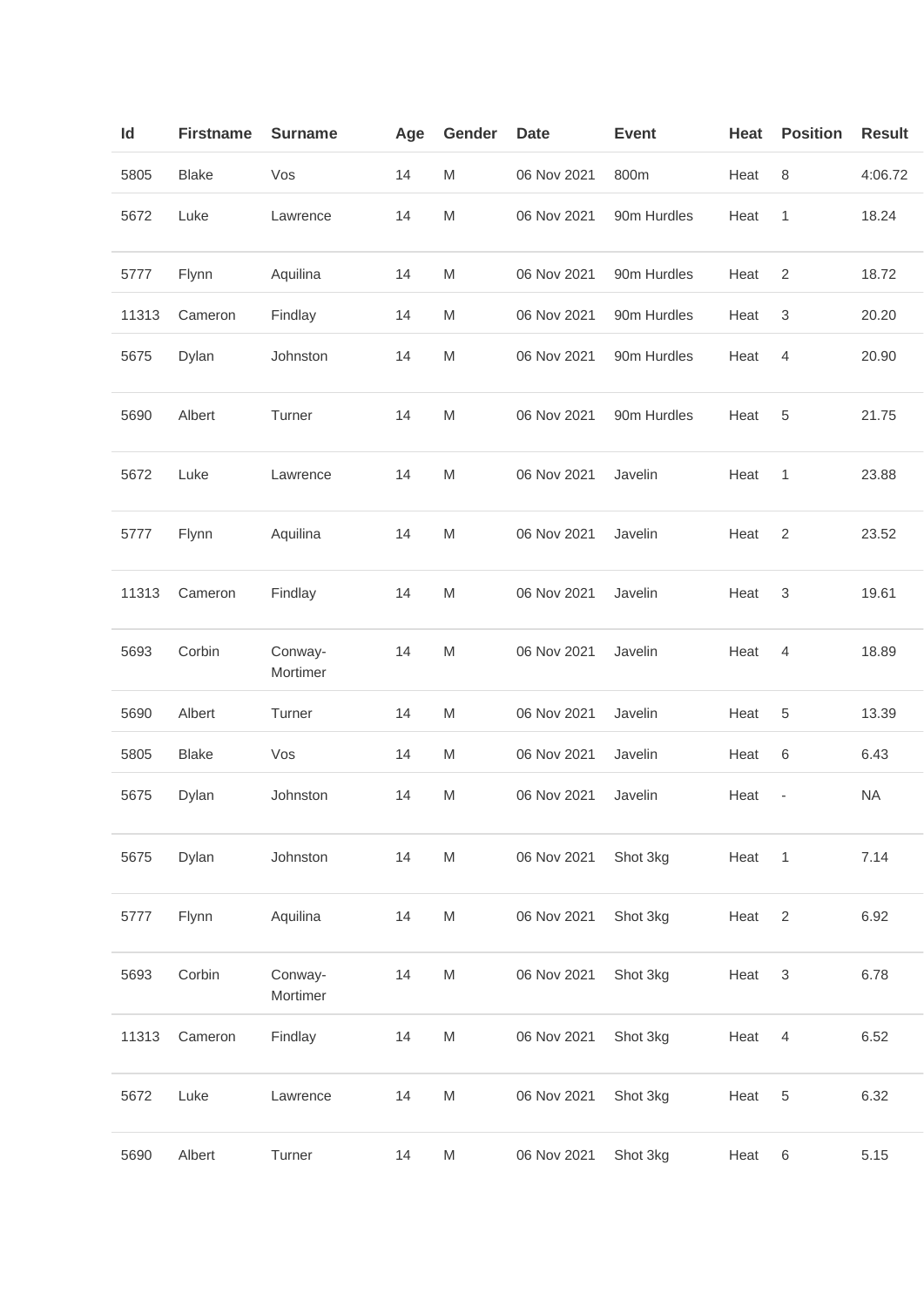| Id    | <b>Firstname</b> | <b>Surname</b>      | Age | Gender | <b>Date</b> | <b>Event</b> | Heat | <b>Position</b>           | <b>Result</b> |
|-------|------------------|---------------------|-----|--------|-------------|--------------|------|---------------------------|---------------|
| 5805  | <b>Blake</b>     | Vos                 | 14  | M      | 06 Nov 2021 | Shot 3kg     | Heat | 7                         | 3.32          |
| 5777  | Flynn            | Aquilina            | 14  | M      | 06 Nov 2021 | Triple Jump  | Heat | 1                         | 9.51          |
| 5672  | Luke             | Lawrence            | 14  | M      | 06 Nov 2021 | Triple Jump  | Heat | $\overline{2}$            | 8.82          |
| 11313 | Cameron          | Findlay             | 14  | M      | 06 Nov 2021 | Triple Jump  | Heat | 3                         | 8.25          |
| 5693  | Corbin           | Conway-<br>Mortimer | 14  | M      | 06 Nov 2021 | Triple Jump  | Heat | 4                         | 7.61          |
| 5675  | Dylan            | Johnston            | 14  | M      | 06 Nov 2021 | Triple Jump  | Heat | 5                         | 7.58          |
| 5623  | Logan            | Rowley              | 15  | M      | 06 Nov 2021 | 100m Hurdles | Heat | 1                         | 16.95         |
| 5815  | <b>Brock</b>     | Ahearn              | 15  | M      | 06 Nov 2021 | 100m Hurdles | Heat | 2                         | 19.62         |
| 11385 | Campbell         | Boyd                | 15  | M      | 06 Nov 2021 | 100m Hurdles | Heat | 3                         | 20.51         |
| 11385 | Campbell         | Boyd                | 15  | M      | 06 Nov 2021 | 1500m Walk   | Heat | $\overline{\phantom{m}}$  | 13:52.05      |
| 5623  | Logan            | Rowley              | 15  | M      | 06 Nov 2021 | 200m         | Heat | 1                         | 25.66         |
| 11385 | Campbell         | Boyd                | 15  | M      | 06 Nov 2021 | 200m         | Heat | $\overline{c}$            | 31.94         |
| 11385 | Campbell         | Boyd                | 15  | M      | 06 Nov 2021 | 800m         | Heat | 1                         | 3:10.50       |
| 5623  | Logan            | Rowley              | 15  | M      | 06 Nov 2021 | Javelin      | Heat | 1                         | 28.88         |
| 5815  | <b>Brock</b>     | Ahearn              | 15  | M      | 06 Nov 2021 | Javelin      | Heat | $\overline{2}$            | 19.84         |
| 11385 | Campbell         | Boyd                | 15  | M      | 06 Nov 2021 | Javelin      | Heat | $\ensuremath{\mathsf{3}}$ | 14.29         |
| 5623  | Logan            | Rowley              | 15  | M      | 06 Nov 2021 | Shot 4kg     | Heat | $\mathbf{1}$              | 8.39          |
| 11385 | Campbell         | Boyd                | 15  | M      | 06 Nov 2021 | Shot 4kg     | Heat | $\sqrt{2}$                | 6.48          |
| 5815  | <b>Brock</b>     | Ahearn              | 15  | M      | 06 Nov 2021 | Shot 4kg     | Heat | 3                         | 6.44          |
| 11385 | Campbell         | Boyd                | 15  | M      | 06 Nov 2021 | Triple Jump  | Heat | 1                         | 8.51          |
| 5815  | <b>Brock</b>     | Ahearn              | 15  | M      | 06 Nov 2021 | Triple Jump  | Heat | ÷                         | <b>NA</b>     |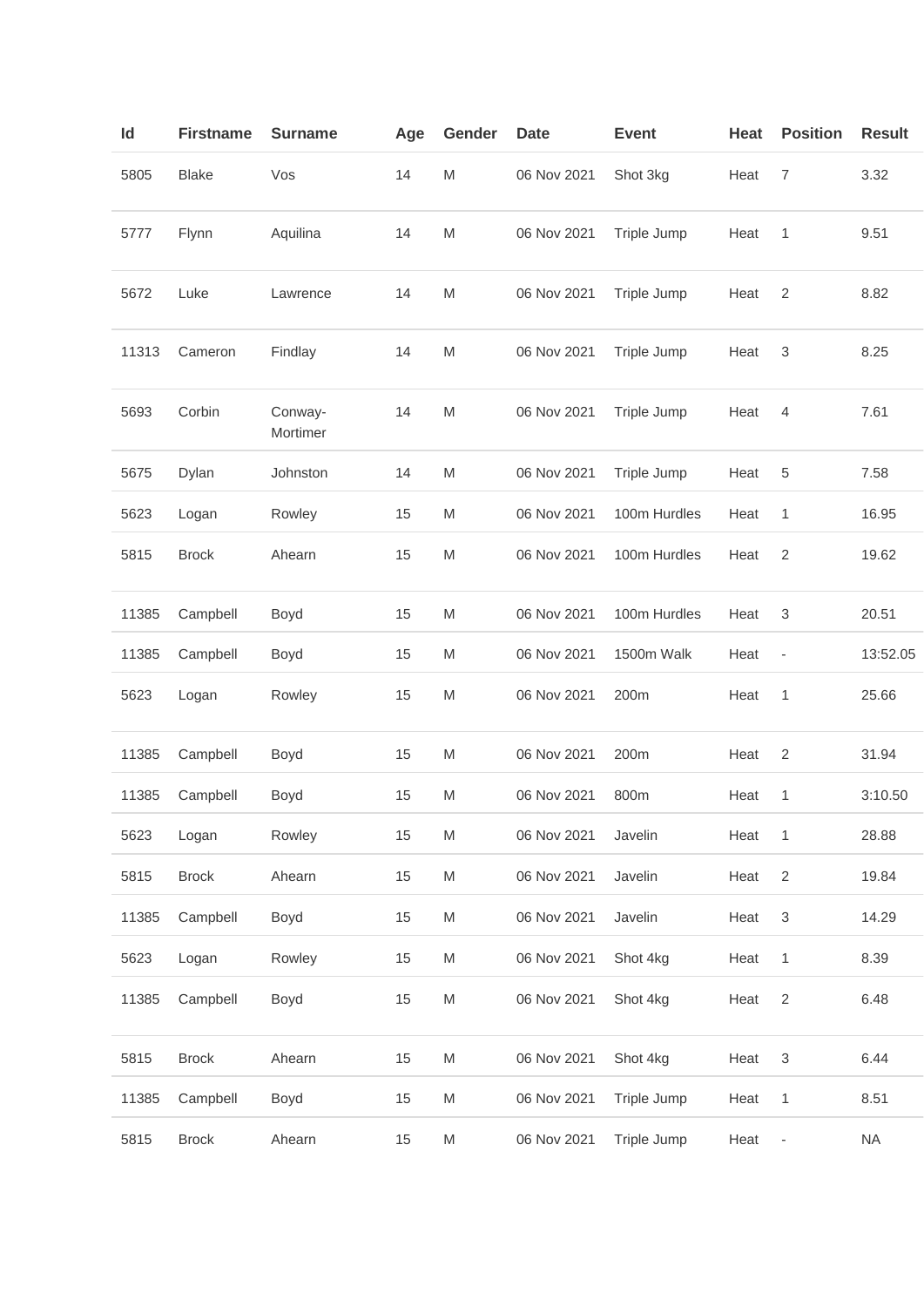| ld   | <b>Firstname</b> | <b>Surname</b> | Age | Gender                                                                                                     | Date        | <b>Event</b> | Heat | <b>Position</b> | <b>Result</b> |
|------|------------------|----------------|-----|------------------------------------------------------------------------------------------------------------|-------------|--------------|------|-----------------|---------------|
| 5840 | <b>Bailey</b>    | Johnston       | 16  | M                                                                                                          | 06 Nov 2021 | 100m Hurdles | Heat | $\mathbf{1}$    | 19.15         |
| 5666 | Eric             | aspeling       | 16  | ${\sf M}$                                                                                                  | 06 Nov 2021 | 100m Hurdles | Heat | $\sqrt{2}$      | 19.38         |
| 5840 | <b>Bailey</b>    | Johnston       | 16  | M                                                                                                          | 06 Nov 2021 | 200m         | Heat | 1               | 26.83         |
| 7979 | Jesse            | Gilbert        | 16  | M                                                                                                          | 06 Nov 2021 | 200m         | Heat | $\overline{2}$  | 27.25         |
| 5666 | Eric             | aspeling       | 16  | M                                                                                                          | 06 Nov 2021 | 200m         | Heat | 3               | 30.68         |
| 5666 | Eric             | aspeling       | 16  | M                                                                                                          | 06 Nov 2021 | 800m         | Heat | 1               | 2:32.50       |
| 7979 | Jesse            | Gilbert        | 16  | M                                                                                                          | 06 Nov 2021 | 800m         | Heat | $\overline{2}$  | 2:38.66       |
| 5840 | <b>Bailey</b>    | Johnston       | 16  | ${\sf M}$                                                                                                  | 06 Nov 2021 | 800m         | Heat | 3               | 2:43.61       |
| 5840 | <b>Bailey</b>    | Johnston       | 16  | M                                                                                                          | 06 Nov 2021 | Javelin      | Heat | $\mathbf{1}$    | 33.58         |
| 5666 | Eric             | aspeling       | 16  | M                                                                                                          | 06 Nov 2021 | Javelin      | Heat | $\overline{2}$  | 22.11         |
| 5840 | <b>Bailey</b>    | Johnston       | 16  | M                                                                                                          | 06 Nov 2021 | Shot 4kg     | Heat | 1               | 9.92          |
| 7979 | Jesse            | Gilbert        | 16  | M                                                                                                          | 06 Nov 2021 | Shot 4kg     | Heat | $\overline{c}$  | 8.10          |
| 5666 | Eric             | aspeling       | 16  | M                                                                                                          | 06 Nov 2021 | Shot 4kg     | Heat | 3               | 6.46          |
| 7979 | Jesse            | Gilbert        | 16  | $\mathsf{M}% _{T}=\mathsf{M}_{T}\!\left( a,b\right) ,\ \mathsf{M}_{T}=\mathsf{M}_{T}\!\left( a,b\right) ,$ | 06 Nov 2021 | Triple Jump  | Heat | 1               | 10.51         |
| 5840 | <b>Bailey</b>    | Johnston       | 16  | M                                                                                                          | 06 Nov 2021 | Triple Jump  | Heat | $\overline{c}$  | 10.36         |
| 5666 | Eric             | aspeling       | 16  | M                                                                                                          | 06 Nov 2021 | Triple Jump  | Heat | 3               | 9.49          |
| 5647 | Michael          | Carter         | 17  | $\mathsf{M}% _{T}=\mathsf{M}_{T}\!\left( a,b\right) ,\ \mathsf{M}_{T}=\mathsf{M}_{T}\!\left( a,b\right) ,$ | 06 Nov 2021 | 110m Hurdles | Heat | $\mathbf{1}$    | 17.02         |
| 8581 | Jackson          | Cramer         | 17  | ${\sf M}$                                                                                                  | 06 Nov 2021 | 110m Hurdles | Heat | $\sqrt{2}$      | 22.29         |
| 7978 | Jayden           | Gilbert        | 17  | M                                                                                                          | 06 Nov 2021 | 200m         | Heat | $\mathbf{1}$    | 25.27         |